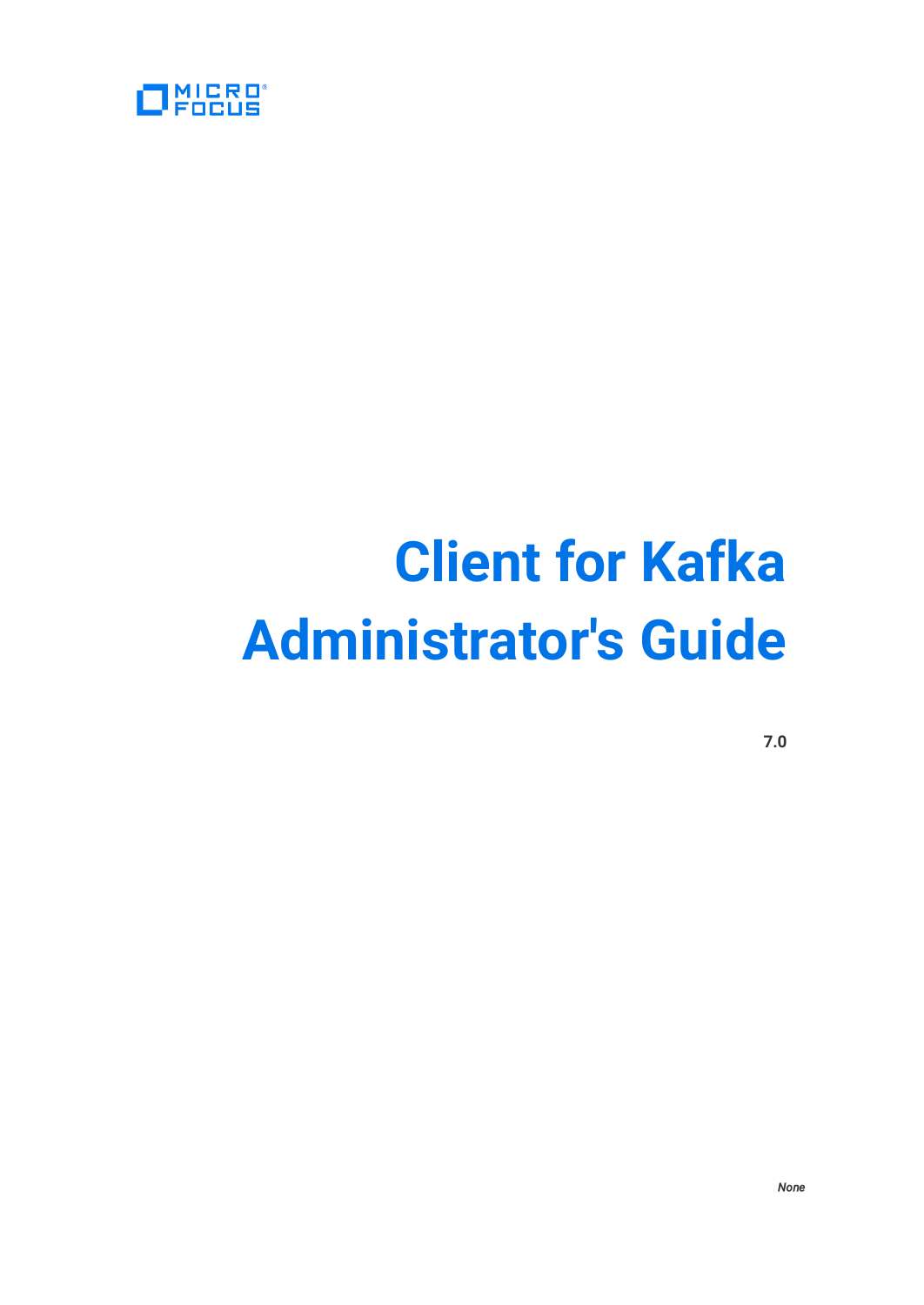### Table of contents

| 1. Introduction                                        | 3              |
|--------------------------------------------------------|----------------|
| 1.1 Introducing the Databridge Client for Kafka        | 3              |
| 1.2 Kafka Overview and Roles                           | 3              |
| 1.3 Data Format                                        | 5              |
| 2. Getting Started                                     | $\overline{7}$ |
| 3. Installing Databridge Client for Kafka              | 12             |
| 4. Appendix                                            | 13             |
| 4.1 Client Configuration Files                         | 13             |
| 4.2 Command-Line Options                               | 14             |
| 4.3 Syntax                                             | 16             |
| 4.4 Sample Kafka Client Configuration File             | 16             |
| 4.5 Configuring Databridge Client for Kafka Parameters | 18             |
| 4.6 Processing Order                                   | 18             |
| 5. Parameter Descriptions                              | 20             |
| 5.1 [signon]                                           | 20             |
| 5.2 [Log_File]                                         | 22             |
| 5.3 [Trace_File]                                       | 23             |
| 5.4 [Kafka]                                            | 24             |
| 5.5 [params]                                           | 27             |
| 5.6 [Scheduling]                                       | 32             |
| 5.7 [EbcdictoAscii]                                    | 33             |
| 5.8 External Data Translation DLL Support              | 34             |
| 6. Glossary of Terms                                   | 35             |
| 7. Legal Notice                                        | 39             |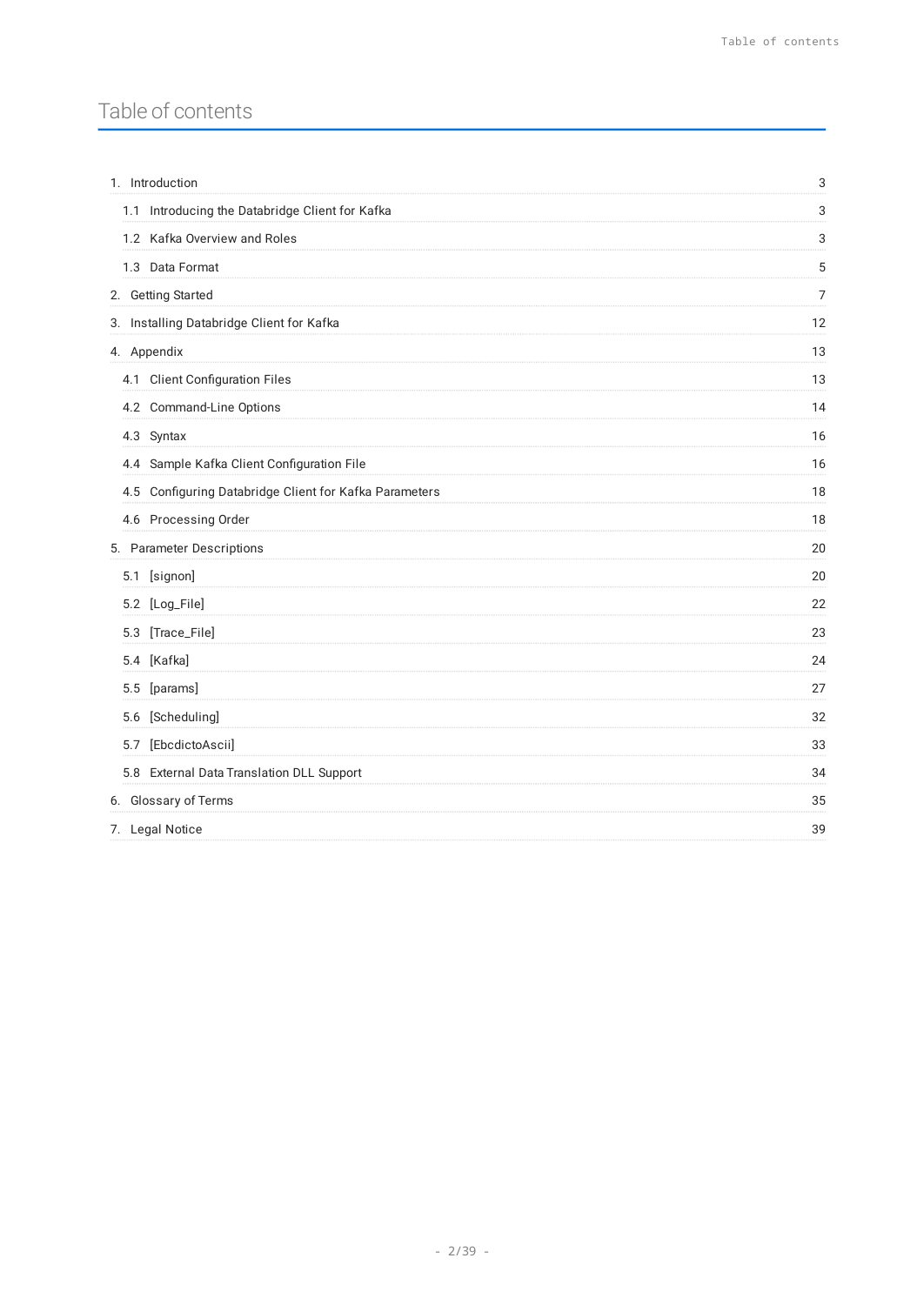### <span id="page-2-0"></span>1. Introduction

- Introducing the Databridge Client for Kafka
- Kafka Overview and Roles
- [Data Format](#page-4-0) •
- Installing Databridge Client for Kafka

### <span id="page-2-1"></span>1.1 Introducing the Databridge Client for Kafka

The Databridge Client for Kafka enables the ability to utilize the Kafka messaging system within the Databridge architecture. The Kafka messaging system is a scalable fault-tolerate data management system that provides efficient real-time data processing.

The Databridge Client for Kafka acts as a Kafka Producer. **Producers** in the Kafka environment publish **messages** which can be configured to be included in **topics** dispersed by **brokers**.

Communication to Kafka can optionally be authenticated using Kerberos and can use SSL/TLS to encrypt the Kafka datastream if desired.

# **Databridge Client for Kafka**



### <span id="page-2-2"></span>1.2 Kafka Overview and Roles

The Databridge Client for Kafka utilizes an open source tool that provides real-time messaging and data processing. The Databridge Client for Kafka acts as a producer, which publishes and feeds data to the brokers to export data to the configured consumers. The specific roles within the Kafka workflow are outlined below.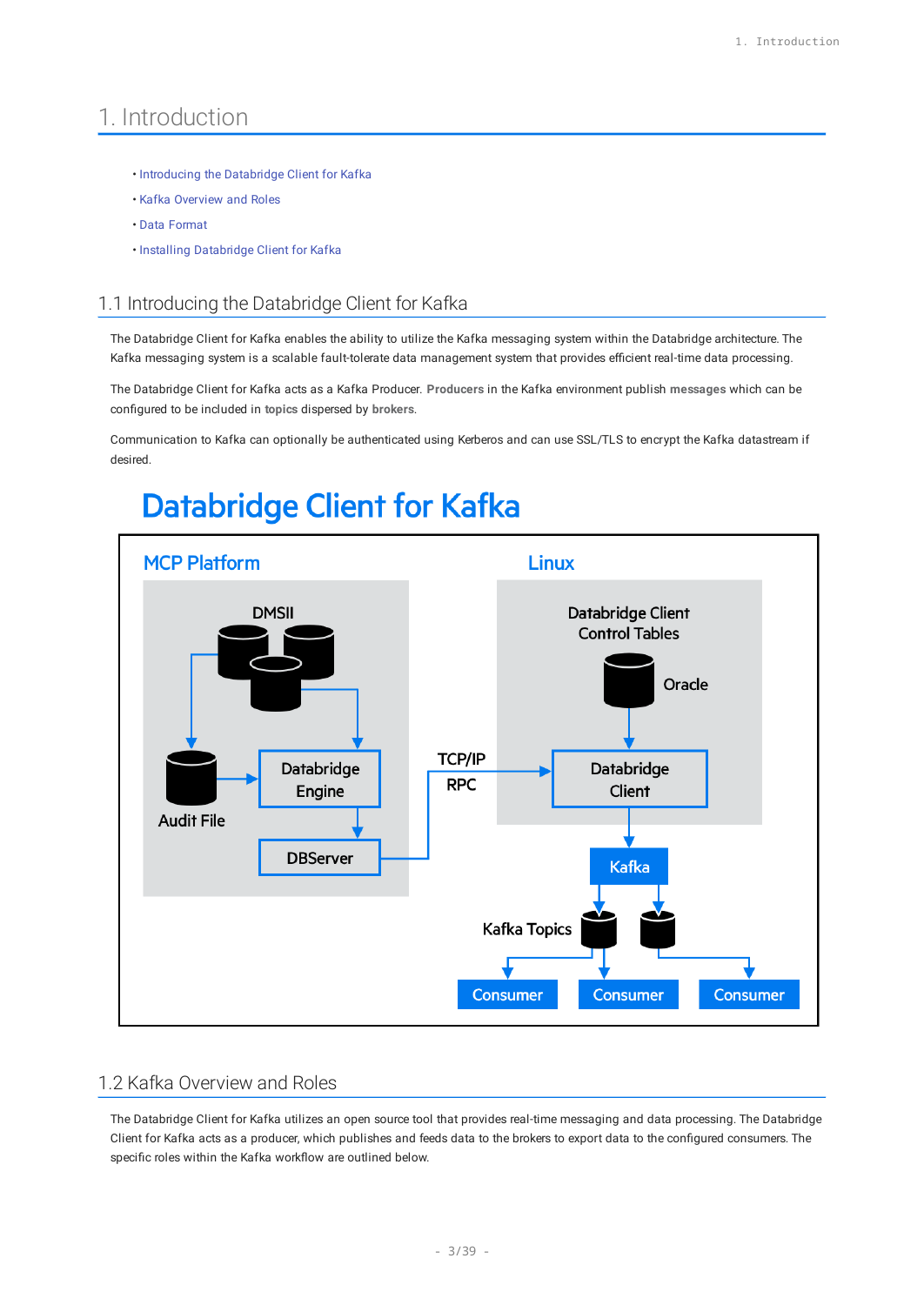#### 1.2.1 Brokers

Brokers are servers that provide the means to communicate to Kafka. Brokers manage connections to producers, consumers, topics, and replicas. A broker may be standalone or may consist of a small or large cluster of servers to form a Kafka Cluster.

The brokers that the Databridge Client for Kafka will attempt to use are specified in the client configuration file. The broker(s) identified in the configuration file are considered to be **"** bootstrap brokers**",** which are used for establishing the initial connection with Kafka while also obtaining information for the cluster. The full list of participating brokers will be obtained from the broker(s) configured.

#### 1.2.2 Clusters

A Kafka cluster is a group of brokers that have been configured into an identified cluster. Brokers are grouped into clusters through a configuration file as brokers cannot be clustered without being managed.

#### 1.2.3 Consumers

Consumers pull/subscribe to data in Kafka topics through brokers distribution of partitions to a consumer or a group of consumers.

#### 1.2.4 Producers

The Databridge Client for Kafka acts as a producer, which "push/publish" data to brokers in the form of topics which gets exported to the configured consumers.

#### 1.2.5 Topics

Topics store messages (data) that are grouped together by category.

Additionally, each topic consists of one or more partitions. When the Databridge Client for Kafka produces a message for a topic, the partition used for a particular message is based on an internal DMSII value that is unique to the DMSII record. Thus a given DMSII record will always be sent to the same partition within a topic.

The client writes JSON-formatted DMSII data to one or more topics. By default, each data set will be written to a topic that is uniquely identified by concatenating the data source name and the data set name, separated by an underscore (see Example 1-1). The configuration file parameter default\_topic can be used to indicate that all data sets will be written to a single topic (see Example 1-2). Each JSON-formatted record contains the data source and data set name providing information regarding the source of the DMSII data if needed. Whether or not default\_topic is used, a topic\_config.ini file is generated in the config folder so each data set can be customized if so desired ( see Example 1-3).

|          |                   | ; Topic configuration file for update_level 23 |  |
|----------|-------------------|------------------------------------------------|--|
| [topics] |                   |                                                |  |
| backords | = TESTDB backords |                                                |  |
| employee | = TESTDB employee |                                                |  |
| customer | = TESTDB customer |                                                |  |
| orddtail | = TESTDB orddtail |                                                |  |
| products | = TESTDB products |                                                |  |
| supplier | = TESTDB supplier |                                                |  |
| orders   | = TESTDB_orders   |                                                |  |
|          |                   | ; Topic configuration file for update_level 23 |  |
|          |                   |                                                |  |
| [topics] |                   |                                                |  |
| backords | = TestTopic       |                                                |  |
| employee | = TestTopic       |                                                |  |
| customer | = TestTopic       |                                                |  |
| orddtail | = TestTopic       |                                                |  |
| products | = TestTopic       |                                                |  |
| supplier | = TestTopic       |                                                |  |
| orders   | = TestTopic       |                                                |  |
|          |                   | ; Topic configuration file for update_level 23 |  |
| [topics] |                   |                                                |  |
| backords | = TestTopic       |                                                |  |
| employee | = TestEmployee    |                                                |  |
| customer | = TestTopic       |                                                |  |
| orddtail | = TestTopic       |                                                |  |
| products | = TestTopic       |                                                |  |
| supplier | = TestSupplier    |                                                |  |
| orders   | = TestTopic       |                                                |  |
|          |                   |                                                |  |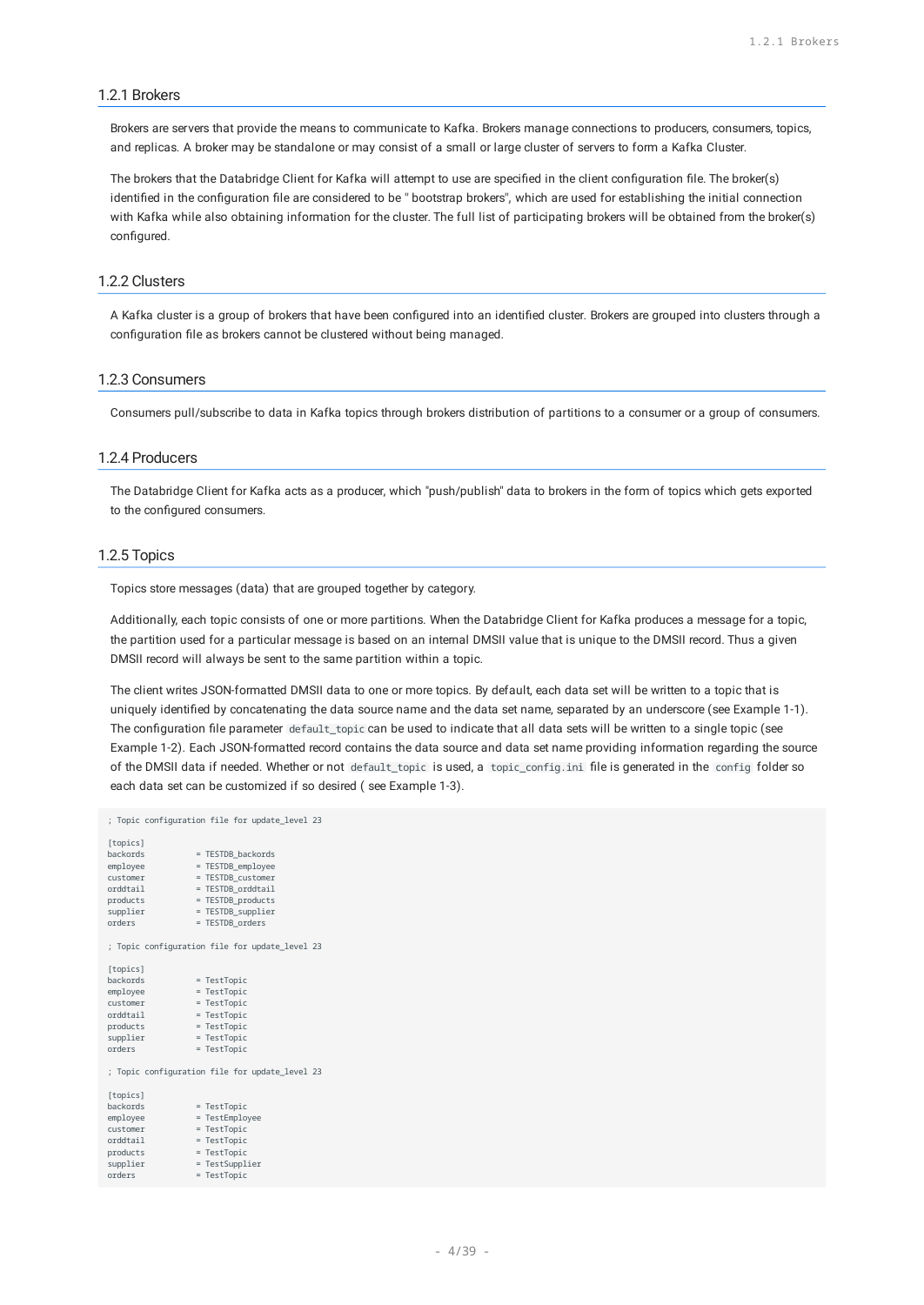Additionally, each topic consists of one or more partitions. When the Databridge Client for Kafka produces a message for a topic, the partition used for a particular message is based on an internal DMSII value that is unique to the DMSII record. Thus a given DMSII record will always be sent to the same partition within a topic.

### <span id="page-4-0"></span>1.3 Data Format

The client writes replicated DMSII data to Kafka topics in JSON format. The JSON consists of several name:value pairs that correspond to data source (JSON name:value equivalent is "namespace" : data\_source), data set name (JSON " name" : "dmsii\_datasetname"), DMSII items (JSON " fields" : "dmsii\_itemname"value pairs).

Given the DASDL:

| FMPLOYFE DATA SET "EMPLOYEE" |                               |
|------------------------------|-------------------------------|
| $POPULATION = 150$           |                               |
|                              |                               |
| FMPLOY-TD                    | NUMBER (10) ;                 |
| <b>LAST-NAME</b>             | ALPHA(10);                    |
| FTRST-NAME                   | ALPHA(15);                    |
| FMP-TTTLF                    | ALPHA(20):                    |
| <b>BTRTHDATE</b>             | $ALPHA(8)$ ;                  |
| HTRF-DATF                    | ALPHA(8);                     |
| <b>ADDRESS</b>               | $ALPHA(40)$ :                 |
| <b>CTTY</b>                  | $ALPHA(15)$ ;                 |
| <b>REGTON</b>                | ALPHA(10):                    |
| 7TP-CODE                     | $ALPHA(8)$ ;                  |
| COUNTRY                      | $ALPHA(12)$ :                 |
| HOME - PHONE                 | $ALPHA(15)$ ;                 |
| <b>FXTENSTON</b>             | $ALPHA(5)$ :                  |
| <b>NOTES</b>                 | ALPHA(200);                   |
| ALPHAFTLLFR                  | ALPHA(10);                    |
| REPORTS-TO                   | NUMBER(10);                   |
| NULL-FTFLD                   | ALPHA(10):                    |
| CREDB-RCV-DAYS               | NUMBER(5) OCCURS 12 TIMES;    |
| TTEMH-ADJUSTMENT             | NUMBER(4) OCCUTS 5 TIMES;     |
| FMPLOY-DATE                  | DATE INITIALVALUE = 19570101; |
| FTLLFR                       | SIZE(30):                     |
| ), EXTENDED=TRUE:            |                               |

A sample JSON record conforming to the DASDL layout above will be formatted as follows:

| $\left\{ \right.$                                                                                                                             |
|-----------------------------------------------------------------------------------------------------------------------------------------------|
| "namespace": "TESTDB",                                                                                                                        |
| "name":"employee",                                                                                                                            |
| "fields":                                                                                                                                     |
| €                                                                                                                                             |
| "update_type": 0,                                                                                                                             |
| "employ_id":111,                                                                                                                              |
| "last name": "Davolio",                                                                                                                       |
| "first_name":"Nancy",                                                                                                                         |
| "emp_title":"Sales Representative",                                                                                                           |
| "birthdate": "2/24/50",                                                                                                                       |
| "hire_date":"6/5/87",                                                                                                                         |
| "address": "507 - 20th Ave.E. Apt. 2A",                                                                                                       |
| "city":"Seattle",                                                                                                                             |
| "region": "WA",                                                                                                                               |
| "zip_code":"76900",                                                                                                                           |
| "country": "USA",                                                                                                                             |
| "home_phone": "(206)555-9856",                                                                                                                |
| "extension":"5467",                                                                                                                           |
| "notes":"Education includes a BA in Psychology from Colorado State University in 1970. She also completed ""The Art of the Cold Call."" Nancy |
| is a member of Toastmasters International.",                                                                                                  |
| "alphafiller":"XXXXXXXXXX",                                                                                                                   |
| "reports_to":666,                                                                                                                             |
| "null field":null,                                                                                                                            |
| "credb_rcv_days_01":11,                                                                                                                       |
| "credb_rcv_days_02":21,                                                                                                                       |
| "credb_rcv_days_03":32,                                                                                                                       |
| "credb_rcv_days_04":43,                                                                                                                       |
| "credb_rcv_days_05":54,                                                                                                                       |
| "credb_rcv_days_06":65,                                                                                                                       |
| "credb_rcv_days_07":76,                                                                                                                       |
| "credb_rcv_days_08":87,                                                                                                                       |
| "credb_rcv_days_09":98,                                                                                                                       |
| "credb_rcv_days_10":109,                                                                                                                      |
| "credb_rcv_days_11":1110,                                                                                                                     |
| "credb_rcv_days_12":1211,                                                                                                                     |
| "itemh_adjustment_001":1,                                                                                                                     |
| "itemh adjustment 002":10,                                                                                                                    |
| "itemh_adjustment_003":100,                                                                                                                   |
| "itemh_adjustment_004":1000,                                                                                                                  |
| "itemh_adjustment_005":10000,                                                                                                                 |
| "employ date": "19570101000000",                                                                                                              |
| "update_time": "20190308080314",                                                                                                              |
| "audit ts": "20190308090313"                                                                                                                  |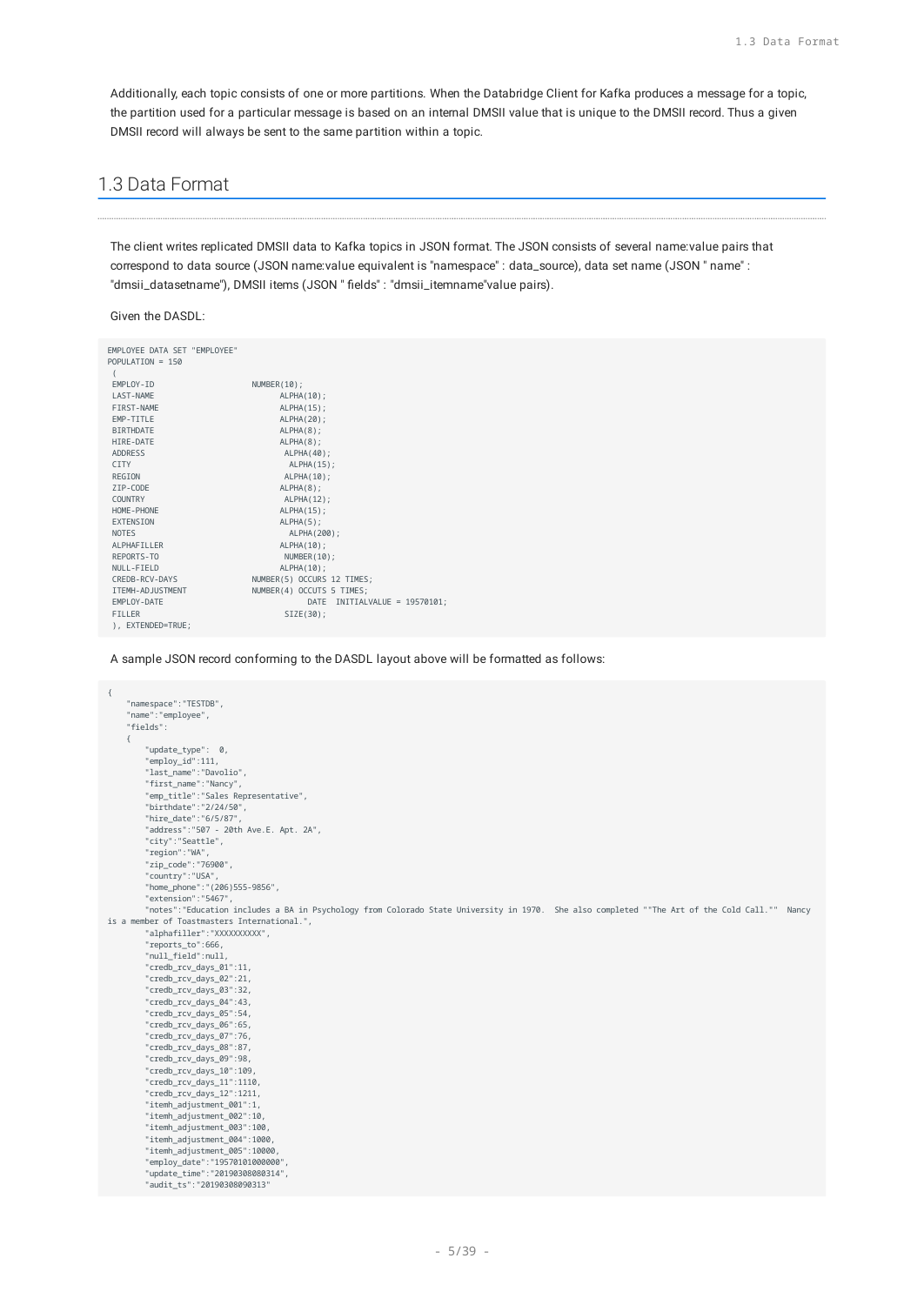} }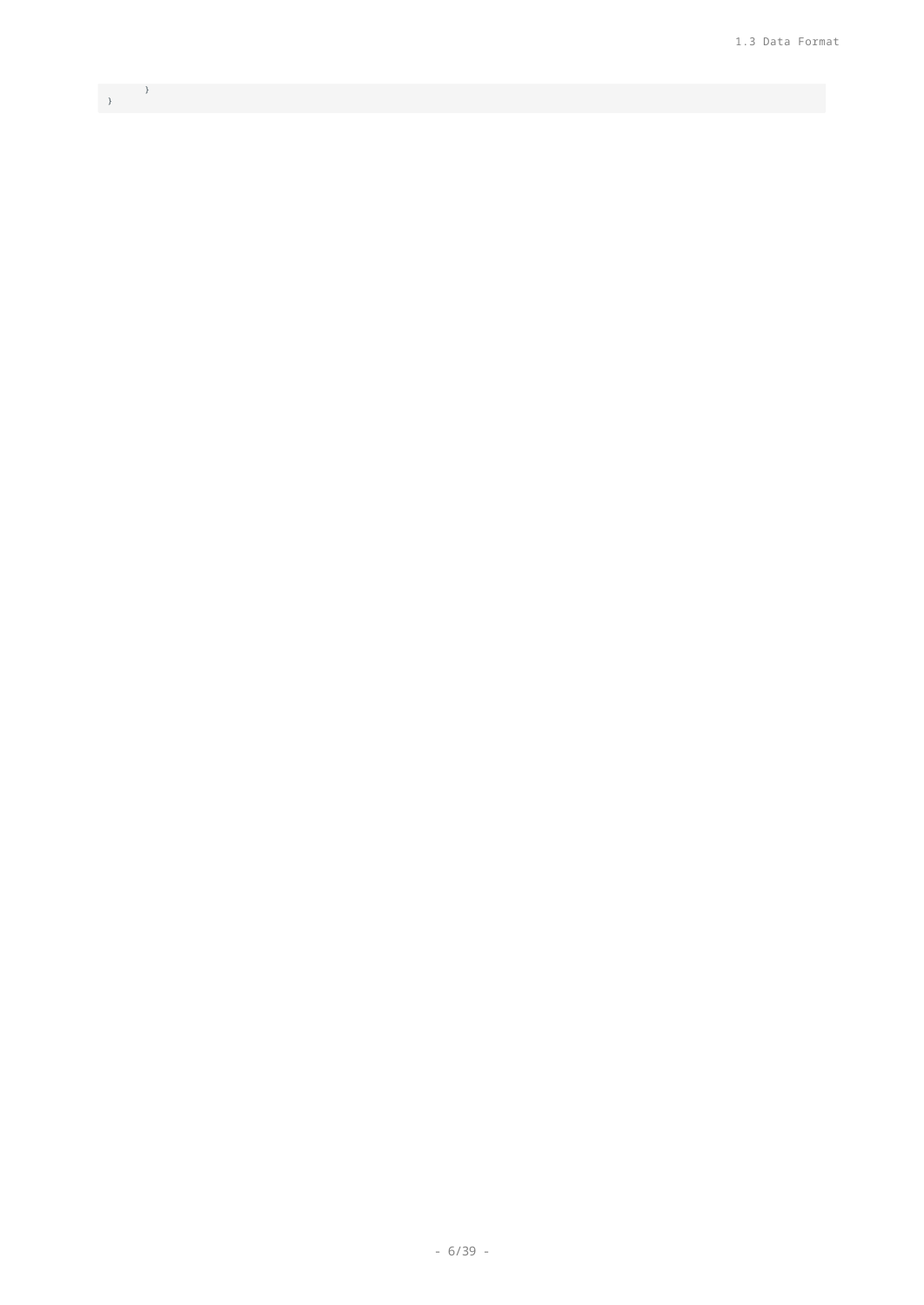# <span id="page-6-0"></span>2. Getting Started

The material in this chapter supplements Chapter 2 of the Databridge Client Administrator's Guide. As stated previously, the Databridge Client for Kafka uses client control tables in the same way as relational database clients. These control tables are common to all clients and have the same layout. See Databridge Client Control Tables in the Databridge Client Administrator's Guide for a complete description of these tables. All Databridge Client commands must be run with the current directory set to the working directory associated with the data source, as these commands rely on the files in the config sub-directory and write the output to the logs folder.To customize how DMSII data sets get mapped to their corresponding tables, you must write user scripts in SQL. For instructions, see Customizing with User Scripts in the Databridge Client Administrator's Guide.

- Creating Client Control Tables •
- Defi[ning a Data Source](#page-6-1) •
- [The Generate Command](#page-9-0) •
- [The Process Command](#page-10-0) •
- [The Clone Command](#page-10-1) •

#### 2.0.1 Creating Client Control Tables

Before you clone a DMSII data source, you must create the Client control tables using the Client configure command.

Creating Client Control Tables

- 1. Create the global working directory.
- 2. Create the data source working directory.
- 3. Set the current directory to be the data source working directory.
- 4. Create a config sub-directory.
- 5. Run an export command to create a text configuration file in the config folder.
- Edit the text configuration file to setup the Oracle connection parameters as well as the Kafka specific parameters. Refer to the 6. **Getting Started** chapter of the Databridge Client Administrator's Guide.
- 7. Run an import command to create a binary configuration file in the config folder which the Client will use by default.
- 8. Run a configure command to create the Client control tables.

The material in the **Creating Client Control Tables** chapter of the Databridge Client Administrator\'s Guide applies to the Kafka Client.

#### <span id="page-6-1"></span>2.0.2 Defining a Data Source

Refer to **Defining a Data Source** chapter of the Databridge Client Administrator's Guide. All information in this chapter applies to the Kafka Client except for the data table creation and index creation user scripts as these do not apply to the Kafka Client.

The **Decoding DMSII Dates, Times, and Date/Times** section of the Databridge Client Administrator\'s Guide applies to the Kafka Client with the exception that the dates are written out using the format specified by the span\_date\_format parameter in the [Kafka] section of the client configuration file.

The **Creating Indexes for Tables** section of the Databridge Client Administrator\'s Guide does not apply to the Kafka Client.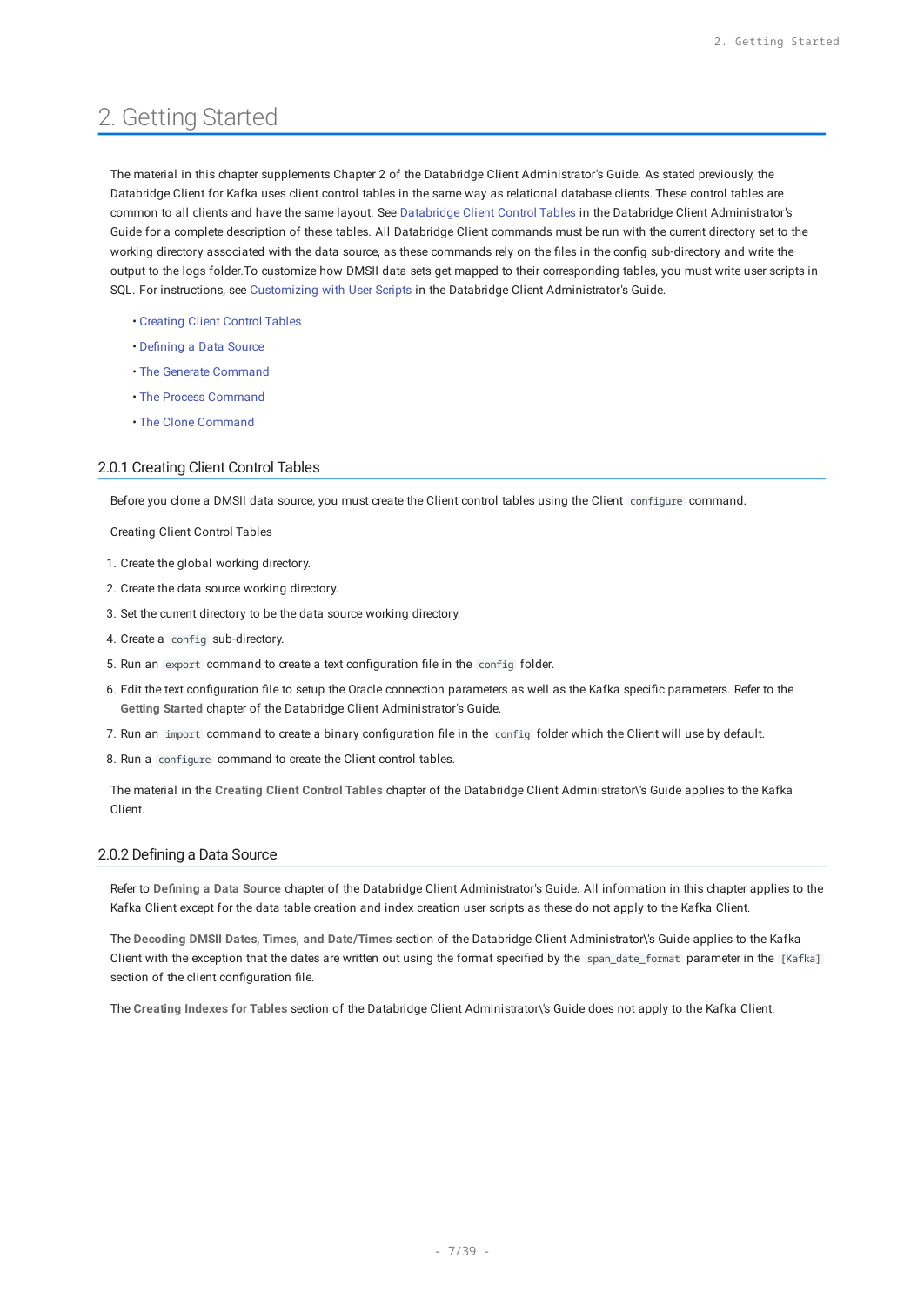The Databridge Client Administrator\'s Guide section on **Adding a Non DMSII Column** applies to the Kafka Client; in fact it supports more types of external columns than the relational database clients do. The table below shows the values for all the external column types supported by the Kafka Client.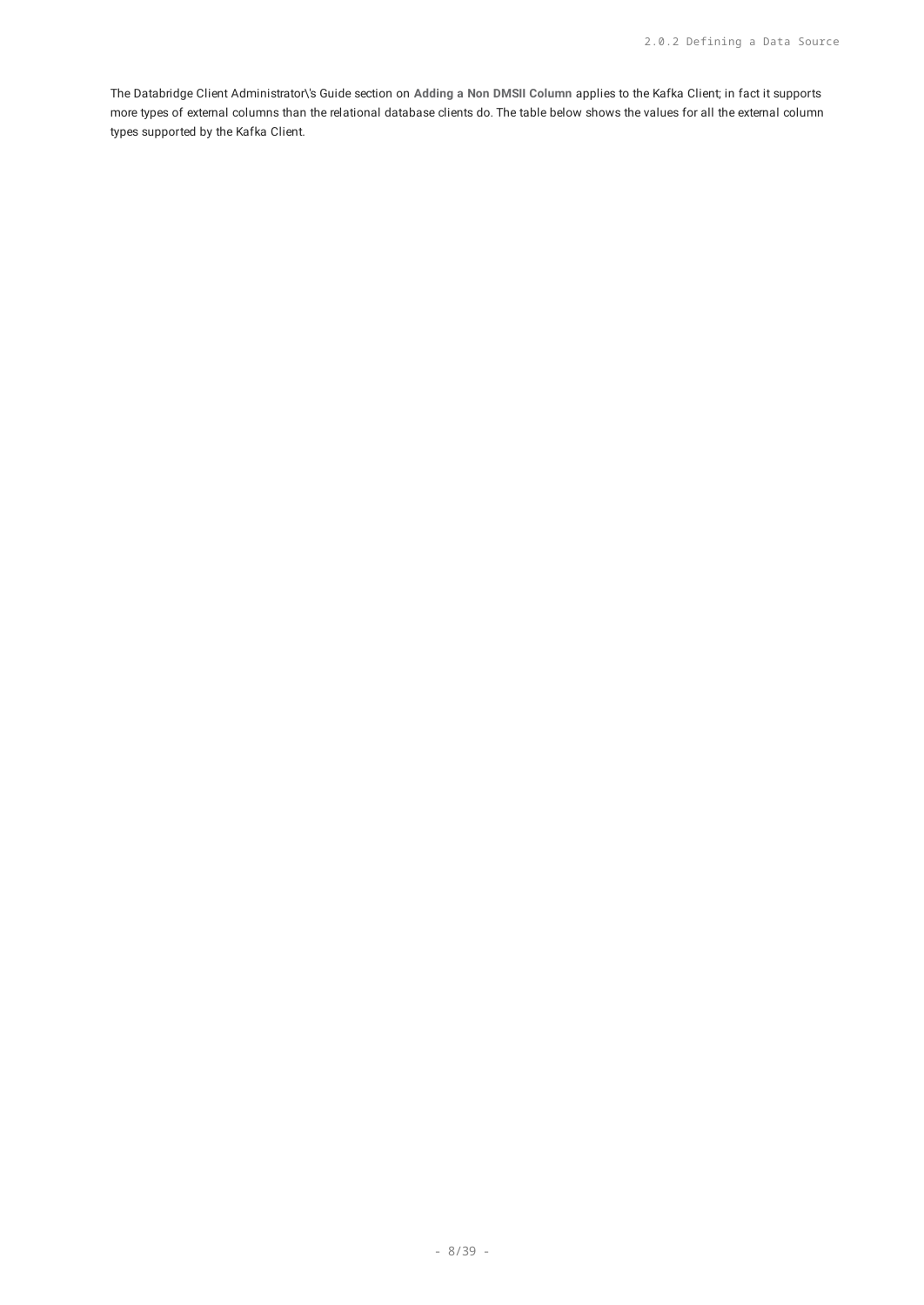| <b>Bit</b> | Value        | User Column<br>Name | Description                                                                                                                                                           |  |
|------------|--------------|---------------------|-----------------------------------------------------------------------------------------------------------------------------------------------------------------------|--|
| 1          | $\mathbf{1}$ | update_type         | Database update type, as follows:0 for extract1<br>for create2 for delete (bit 10 must also be<br>enabled)3 for modify                                                |  |
|            |              |                     | Note: You cannot use this value at the same time<br>as bit 11.                                                                                                        |  |
| 2          | 2            | update_time         | Time the update was written to the flat file.                                                                                                                         |  |
| 3          | 4            | update_ts           | N/A                                                                                                                                                                   |  |
| 4          | 8            | audit_ts            | DMSII audit file timestamp. This column is set<br>to NULL during the initial clone.                                                                                   |  |
|            |              |                     | Note: You cannot use this bit at the same time as<br>bit 13.                                                                                                          |  |
| 5          | 16           | audit_filenum       | Audit file number                                                                                                                                                     |  |
| 6          | 32           | audit_block         | Audit block serial number (ABSN)                                                                                                                                      |  |
| 7          | 64           | source_name         | Data source name                                                                                                                                                      |  |
| 8          | 128          | source_id           | Data source identifier as defined in the<br>DATASOURCES Client control table                                                                                          |  |
| 9          | 256          | $my_id$             | N/A                                                                                                                                                                   |  |
| 10         | 512          | deleted_record      | N/A                                                                                                                                                                   |  |
| 11         | 1024         | update_type         | Expanded database update type as follows:0 for<br>extract1 for create2 for delete 3 for modify                                                                        |  |
|            |              |                     | NOTE:                                                                                                                                                                 |  |
|            |              |                     | · If you reuse the key for this record, inserting the new duplicate<br>record removes the key.                                                                        |  |
|            |              |                     | • You cannot use this value at the same time as bit 1 or bit 10. Bits<br>10 and 11 are compared in Preserving Deleted Records.                                        |  |
|            |              |                     | • This bit and bit 1 work in the same way, except that this bit<br>preserves the deleted image.                                                                       |  |
| 12         | 2048         | source_id           | Data source identifier as defined in the<br>DATASOURCES Client control table (key item)                                                                               |  |
| 13         | 4096         | audit_ts            | Expanded audit file time. This column contains<br>the DMSII audit file timestamp during updates<br>and the starting time of the data extraction<br>during extraction. |  |
|            |              |                     | NOTE: You cannot use this bit at the same time<br>as bit 4.                                                                                                           |  |
| 14         | 8192         | user_column1        | Generic user column whose entry is left as NULL.                                                                                                                      |  |
| 15         | 16384        | sequence_no         | N/A                                                                                                                                                                   |  |
| 16         | 32768        | delete_seqno        | N/A                                                                                                                                                                   |  |
| 17         | 65536        | create_time         | Time when the record was created in the flat<br>file (PC time).                                                                                                       |  |
| 18         | 131072       | user_column2        | N/A                                                                                                                                                                   |  |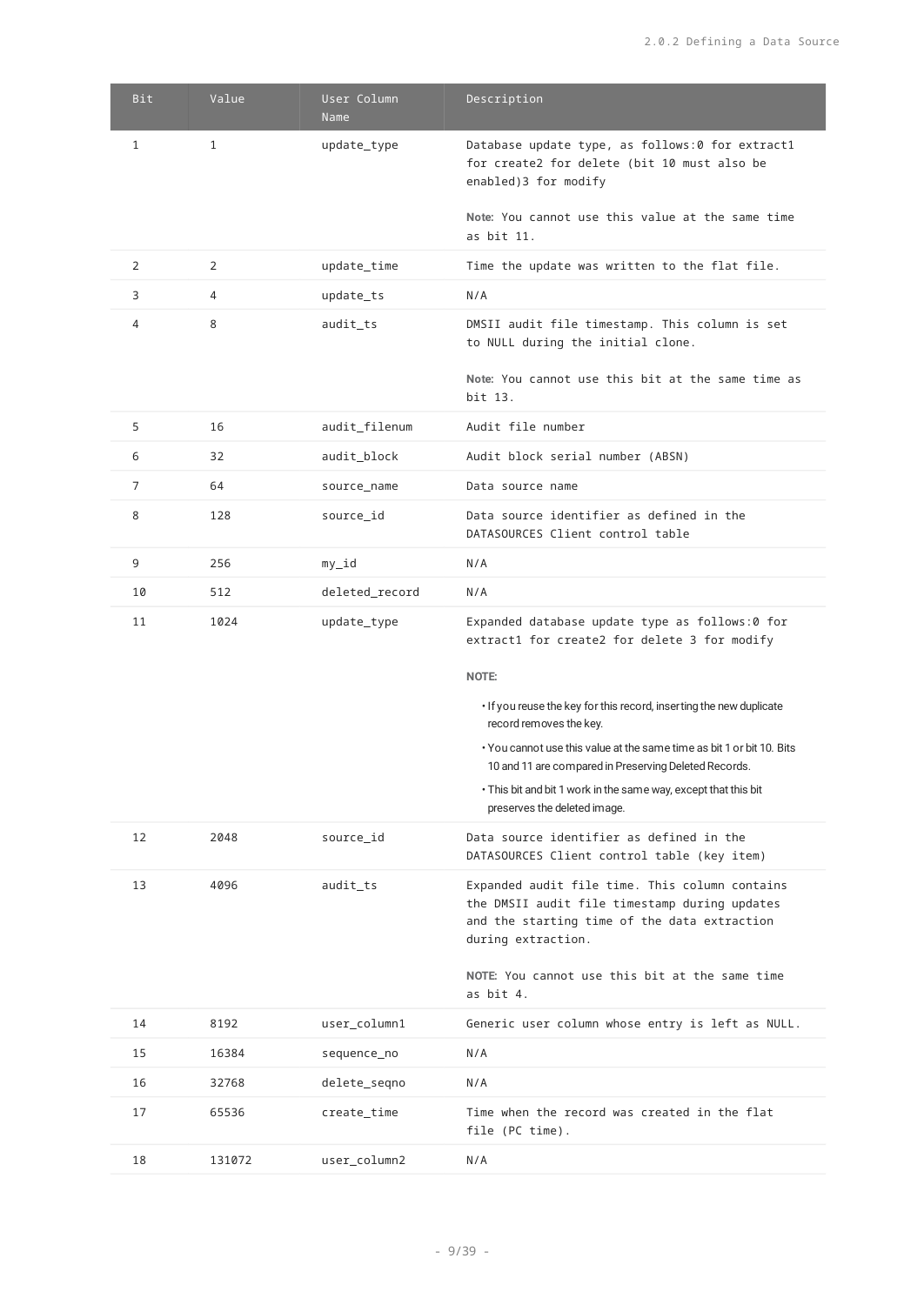| 19 | 262144    | user_column3 | N/A                                                                                                                                                                                                                      |
|----|-----------|--------------|--------------------------------------------------------------------------------------------------------------------------------------------------------------------------------------------------------------------------|
| 20 | 524288    | user_column4 | N/A                                                                                                                                                                                                                      |
| 21 | 1048576   | change_code  | The one letter change code for an update A=Add,<br>D=Delete, M=Modify                                                                                                                                                    |
| 22 | 2097152   | strnum       | The structure number for the data set.                                                                                                                                                                                   |
| 23 | 4194304   | strname      | The data set name.                                                                                                                                                                                                       |
| 24 | 8388608   | rectype      | The record type for variable format data sets.                                                                                                                                                                           |
| 25 | 16777216  | modflag      | A flag that indicates if an update is part of a<br>MODIFY BI/AI pair. A value of 1 for an ADD or a<br>DELETE, indicates that the ADD was originally<br>the AI or DELETE was originally the BI of a<br>MODIFY BI/AI pair. |
| 26 | 33554432  | mode         | The mode of the data set as stored in the<br>ds mode column of the DATASETS Client control<br>table. 0=CLONE, 1=FIXUP, 2=UPDATE.                                                                                         |
| 27 | 67108864  | fmt_level    | The format level for the data set.                                                                                                                                                                                       |
| 28 | 134217728 | audit_seq    | The segment number of the audit location within<br>the audit file (audit_seg column in DATASETS<br>Client control table)                                                                                                 |
| 29 | 268435456 | audit_inx    | The index of the audit location within the<br>segment of the audit file (audit_inx column in<br>DATASETS Client control table)                                                                                           |
| 30 |           |              |                                                                                                                                                                                                                          |

#### **Note**

Values for All the Externals Column Types Supported by the Flat File Client

The value for the Bit column in this table is equal to the value in the dms\_subtype column of the DATAITEMS Client control table. The exception are bits 14, 18, 19, and 20 which result in a dms\_subtype of 0. Bits are numbered from right to left; the right-most bit is 1.

#### <span id="page-9-0"></span>2.0.3 The Generate Command

The generate command creates a schema file for every table associated with the data sets being replicated. The files, which are named tablename\_schema.json , reside in the dbscripts directory. This file describes the layout of the corresponding table in JSON format. An example of such a file for the table customer is below:

```
{
       "namespace": "TESTDB",
 "name": "customer",
 "pk_name": "cust_rsn_set",
       "pk_members": "(thersn)",
 "fields": {
 "update_type": "int",
 "thersn", "string",
 "acct_number", "int",
 "address", "string",
             "phone_number", "string"
       }
\, }
```
In addition to creating the schema files, the generate command also creates the topic\_config.ini file in the config folder that allows you to associate a topic name with one or more tables. By default the client uses the topic name of source\_tablename for the various tables. This can be changed by editing the file and setting the topic name to use the desired names. For an example of such a file for the data source TESTDB refer to example 1-1 in chapter 1.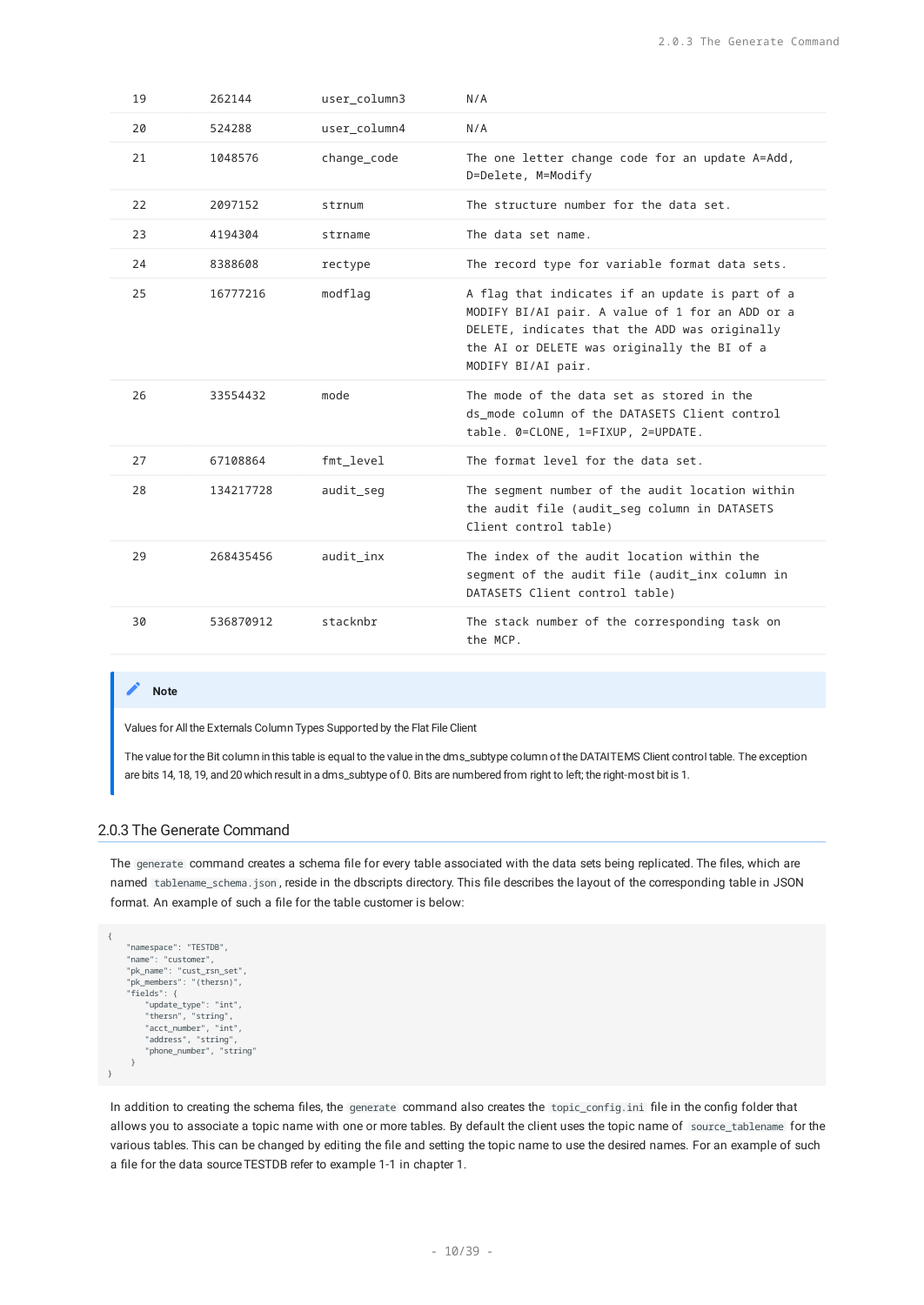Under normal circumstance the above mentioned files are only updated when the parent data set has bit 2 of the status\_bit column set. Adding the -u option to the command causes all the schema files and the topic\_config.ini file to be updated. The client always reads the topic config.ini file before saving the topic names. If the file does not exist it gets created with the default topic names.

#### <span id="page-10-0"></span>2.0.4 The Process Command

The process command is the main command of the Databridge Kafka Client. This command creates output streams for all data set tables where the active column is 1 in the corresponding entries of the DATASETS client control table. Since the define command initializes the ds\_mode column to 0 (indicating that the data set needs to be cloned), all the selected data sets are cloned the first time you run a process command.

#### **Note**

If you do not select specific data sets in the data set global mapping script, the Databridge Client automatically clones all data sets except for remaps, the restart data set, and the global data set.

Once the data sets are cloned, subsequent runs of the process command will store updates in the Kafka repository. For insert operations all columns will be present, for delete operations, only columns that are keys will be present in the update record. In the case of updates, the keys and changed columns will be present in the record. All records contain the update\_type field, which is 0 for extract records, 1 for insert operations after the data extraction completes, 2 for delete operations, and 3 for update operations.

The process command to update the data in the Kafka repository can be scheduled. The schedule becomes effective after the process command is run for the first time. For more information, see the **Scheduling Updates** section in the Databridge Client Administrator's Guide.

Before running the process command, ensure that the current directory is set to the working directory that was created for this data source.

For more information on the process command refer to the Databridge Client Administrator's Guide.

#### <span id="page-10-1"></span>2.0.5 The Clone Command

Refer to **The Clone Command** section in chapter 3 of the Databridge Client Administrator's Guide for documentation on this command.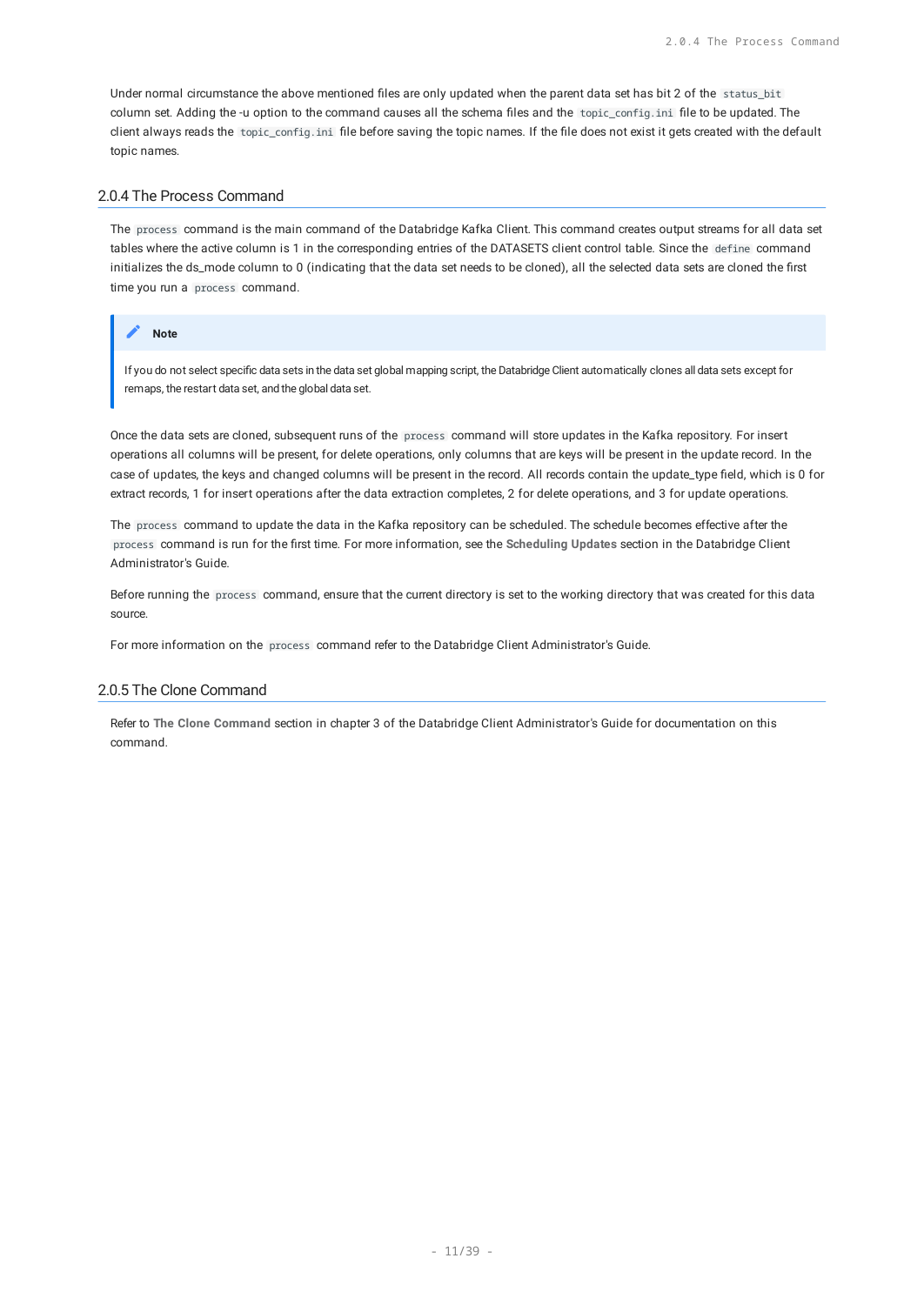# <span id="page-11-0"></span>3. Installing Databridge Client for Kafka

The Databridge Client for Kafka is installed in the same manner as the Linux Databridge Client for Oracle and requires access to an Oracle database to store metadata. It differs in that the replicated data are in Kafka topics.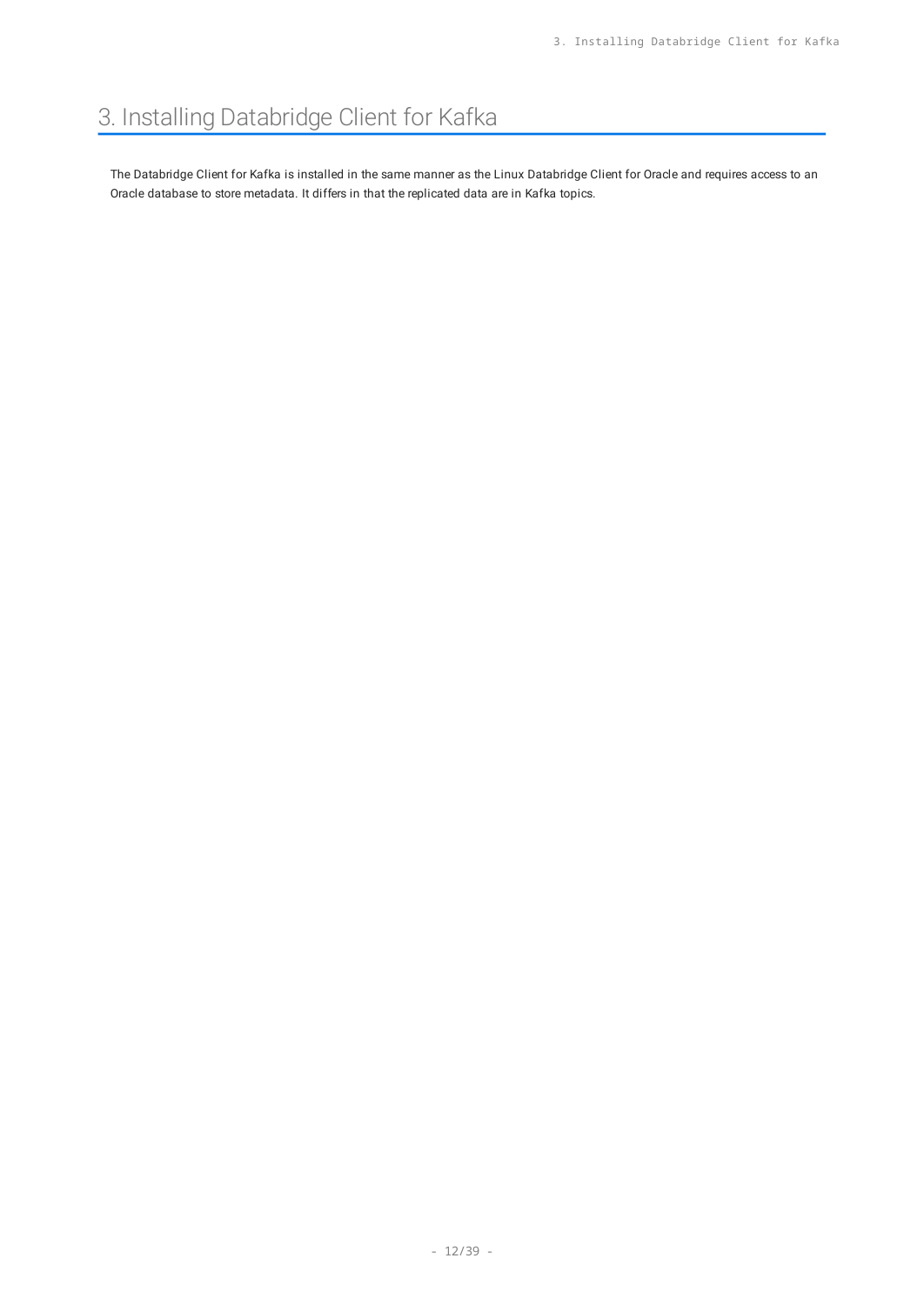### <span id="page-12-0"></span>4. Appendix

This appendix lists the configuration parameters for Databridge Kafka Client. Refer to **Appendix C: Client Configuration** in the Databridge Client Administrator's Guide for a complete description of Client Configuration files.

**In this chapter**

- Client Confi[guration Files](#page-12-1) •
- [Command-Line Options](#page-13-0) •
- [Syntax](#page-15-0) •
- **· [Sample Kafka Client Con](#page-15-1)figuration File**
- Configuring Databridge Client for Kafka Parameters •
- [Processing Order](#page-17-1) •
- Parameter Descriptions

### <span id="page-12-1"></span>4.1 Client Configuration Files

The Databridge Kafka Client uses binary configuration files. The configuration file is named dbridge.cfg and resides in the config subdirectory of the data source\'s working directory. You can create a text version of this file using the export command, which can be edited and converted into a binary file using the import command.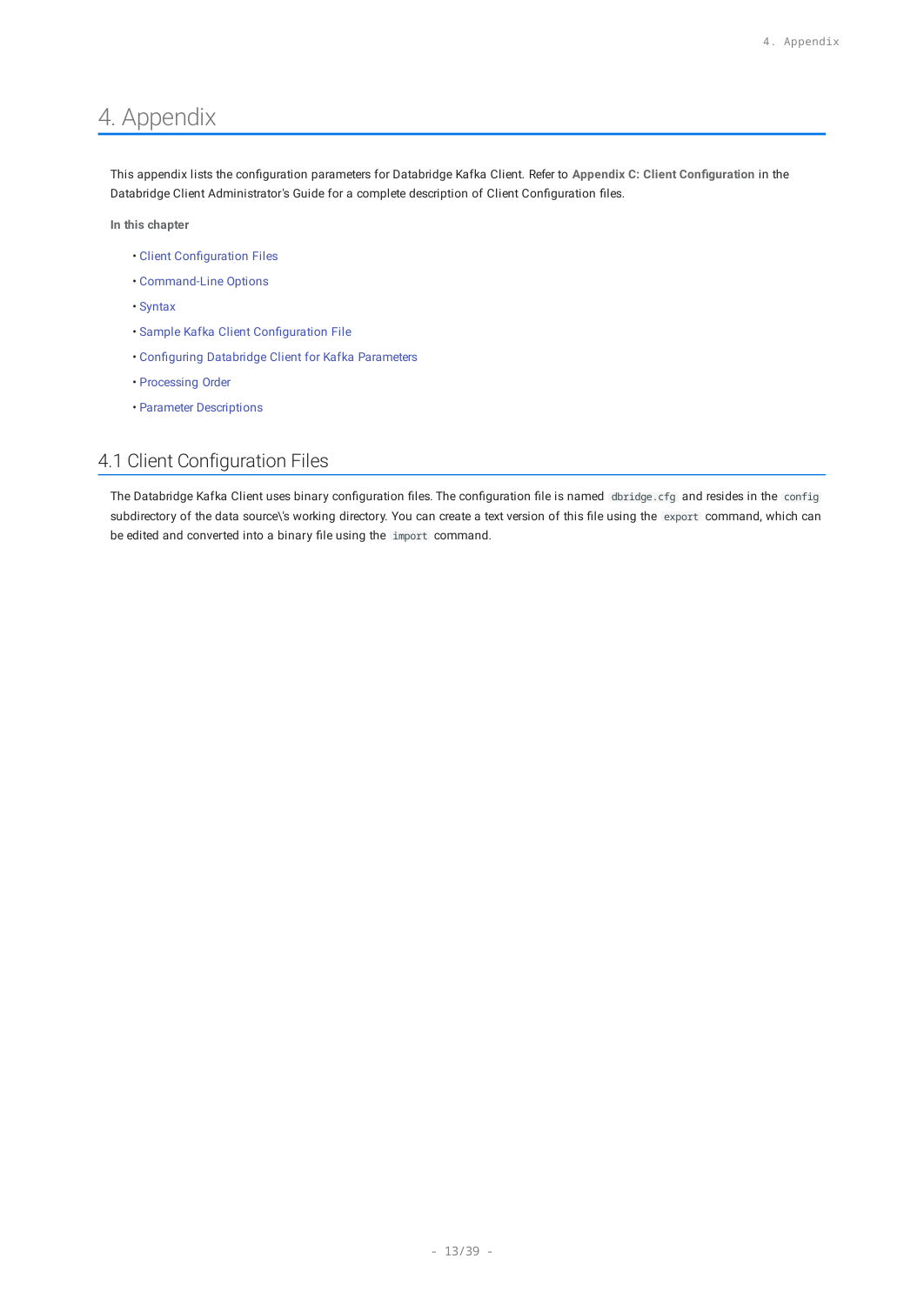### <span id="page-13-0"></span>4.2 Command-Line Options

The following command-line options have no equivalent configuration parameter: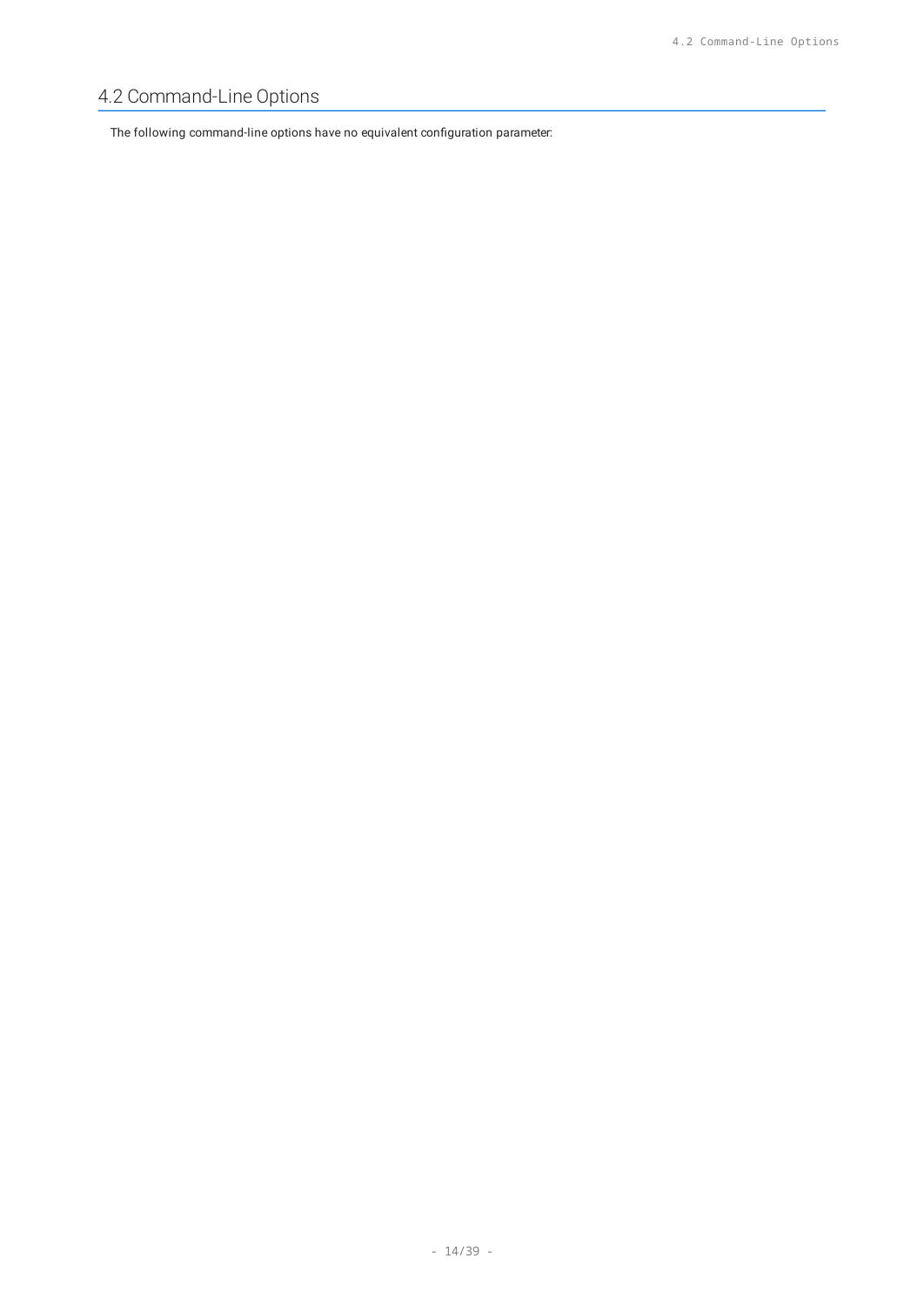| Option         | dbutility Command                              | Description                                                                                                                                                                          |  |
|----------------|------------------------------------------------|--------------------------------------------------------------------------------------------------------------------------------------------------------------------------------------|--|
| $\overline{?}$ |                                                | Short help                                                                                                                                                                           |  |
| - d            | All                                            | Default Tracing                                                                                                                                                                      |  |
| -f filename    | All                                            | Specifies the configuration filename                                                                                                                                                 |  |
| -h             |                                                | Long help                                                                                                                                                                            |  |
| -k             | reload                                         | Makes the command preserve the stateinfo of data<br>sets that have a ds_mode of 2 and have not been<br>reorganized                                                                   |  |
| - m            | All                                            | Includes a 5-digit millisecond timer in all output<br>messages                                                                                                                       |  |
| -t mask        | All                                            | Tracing options                                                                                                                                                                      |  |
| - u            | configure, define,<br>redefine, and<br>dropall | Unconditionally performs the requested command,<br>overriding any warnings that would be displayed<br>without this option.                                                           |  |
| $-V$           | All                                            | Causes the client to log and/or print some<br>additional messages.                                                                                                                   |  |
| $-W$           | clone Or process                               | Toggles the setting of the use_dbwait parameter.                                                                                                                                     |  |
| $- x$          | clone                                          | Clones all active data sets except those specified<br>at the command line.                                                                                                           |  |
| -у             | process                                        | Instructs the client to reclone all data sets whose<br>ds_mode has a value of 11 or 12.                                                                                              |  |
| $-Z$           | clone Of process                               | Instructs the client to reclone all data sets whose<br>ds_mode has a value of 11 or 12.                                                                                              |  |
| $-B$           | display                                        | Causes the display command to quit after displaying<br>the DATASETS client control table records.                                                                                    |  |
| $-D$           | database                                       | Specifies the Oracle database name to connect to.                                                                                                                                    |  |
| -F afn         | process                                        | Use this option make the client act as if a QUIT<br>AFTER afn command had been executed. It applies to<br>process and clone commands only. The range of values<br>allowed is 1-9999. |  |
| - K            | process                                        | Prevents the audit file removal WFL from being run<br>on the mainframe after the Engine finishes<br>processing an audit file.                                                        |  |
| $-L$           | A11                                            | Forces the Client to start using a new log file.                                                                                                                                     |  |
| -P password    | All                                            | Sets the password associated with the user ID for<br>the Oracle database. The password is limited to 30<br>characters.                                                               |  |
| $-R$           | redefine                                       | Forces all data sets to be redefined.                                                                                                                                                |  |
| -T             | All                                            | Forces the program to create a new trace file when<br>tracing is enabled.                                                                                                            |  |
| -U userid      | A11                                            | Specifies the user ID for the Oracle database. The<br>user ID must have the appropriate resource<br>privileges for the designated relational database.                               |  |
| – X            | define, redefine,<br>clone, process            | Specifies the host password.                                                                                                                                                         |  |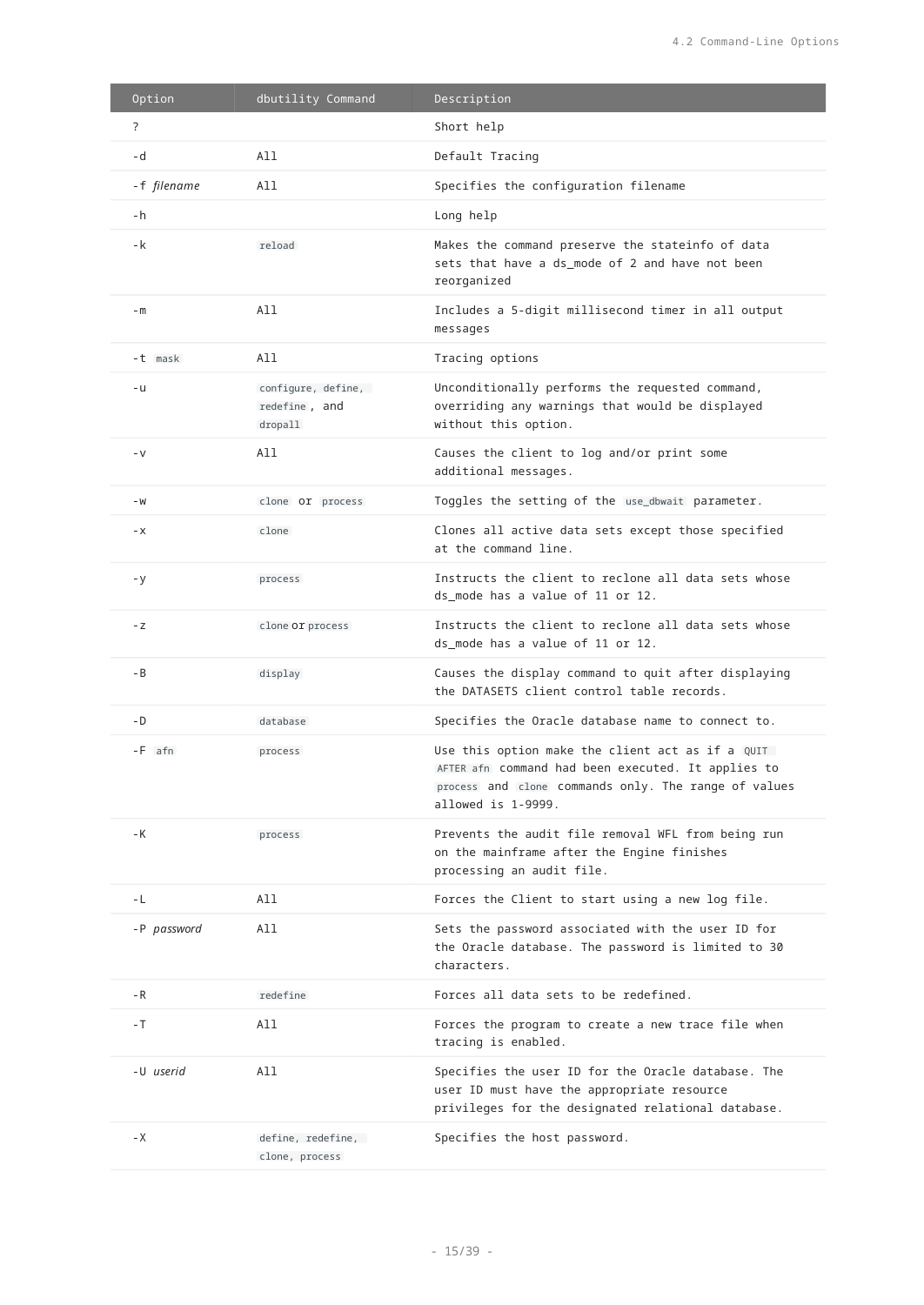#### <span id="page-15-0"></span>4.3 Syntax

;

Follow these conventions in the configuration file:

- For hexadecimal values, use the 0xnnnn format. •
- $\cdot$  A semicolon (;), except within double-quoted strings, indicates that the remainder of the current line is a comment.
- Enclose section headers in square brackets. •
- Section headers and parameter names are not case-sensitive. •
- Spaces and tabs between entries are ignored; however, spaces within double quoted values (for example, password values) are read.
- If you are not using a parameter, either comment the parameter out or delete the corresponding line in the configuration file. Do not leave an uncommented parameter without a value after the equal sign (=). Doing so results in syntax error.

You can specify some of these parameters only in the Client configuration file. Other parameters have equivalent command-line options and environment variables. For a complete list of configuration file parameters, their equivalent command-line options, and their related Client command, see [params].

#### <span id="page-15-1"></span>4.4 Sample Kafka Client Configuration File

You can view the configuration file by using the export command. Refer to the Databridge Client Administrator\'s Guide for details on the export command.

To use a parameter that is commented out, delete the semi-colon  $( \cdot )$  and after the equals sign  $( = )$  enter a value that is appropriate for your site. Boolean parameters can be represented by True or False.

In the example below, some of the commented-out parameters have a value of -1. These parameters include the DBEngine control file parameters that can be overridden by the client (commit frequency parameters and engine workers). This value indicates that the corresponding parameter in the Databridge Engine (or Server) control file will not be overridden by the Client. Do not uncomment these lines, unless you want to supply an actual value. Otherwise, the Client will issue an error.

| ï                            | ; Databridge Client, Version 7.0 Kafka configuration file -- generated programmatically |
|------------------------------|-----------------------------------------------------------------------------------------|
| [Signon]                     |                                                                                         |
| ;user                        | $=$ USERID                                                                              |
| ;password                    | = PASSWORD                                                                              |
| ;database                    | $=$ DATABASE                                                                            |
| ; hostpasswd                 | = HOSTPASSWD                                                                            |
| [Log_File]                   |                                                                                         |
| file_name_prefix             | $=$ "db"                                                                                |
| ;max_file_size               | $= 0$                                                                                   |
| logsw_on_size                | = false                                                                                 |
| logsw_on_newday              | = false                                                                                 |
| newfile_on_newday = true     |                                                                                         |
| single_line_log_msgs = false |                                                                                         |
| [Trace_File]                 |                                                                                         |
| file_name_prefix             | = "trace"                                                                               |
| ;max file size               | $= 0$                                                                                   |
| [Kafka]                      |                                                                                         |
|                              |                                                                                         |
| Kafka client parameters      |                                                                                         |
| ;default topic               | $=$ $111$                                                                               |
| kafka_broker                 | $=$ $111$                                                                               |
| ; kafka debug                | $=$ $111$                                                                               |
| ltrim_zeroes                 | = true                                                                                  |
| real_format                  | scientific,11,6 =                                                                       |
| rtrim_spaces                 | $= true$                                                                                |
| security_protocol            | = "PLAINTEXT"                                                                           |
| ;ssl_ca_location             | $=$ $100$                                                                               |
| ;ssl_cert_location           | $=$ $111$                                                                               |
| ;ssl_key_location            | $=$ $100$                                                                               |
| ;ssl_key_passwd              | $=$ $111$                                                                               |
| ;sasl_kerberos_srvc_name=    | $-11.11$                                                                                |
|                              |                                                                                         |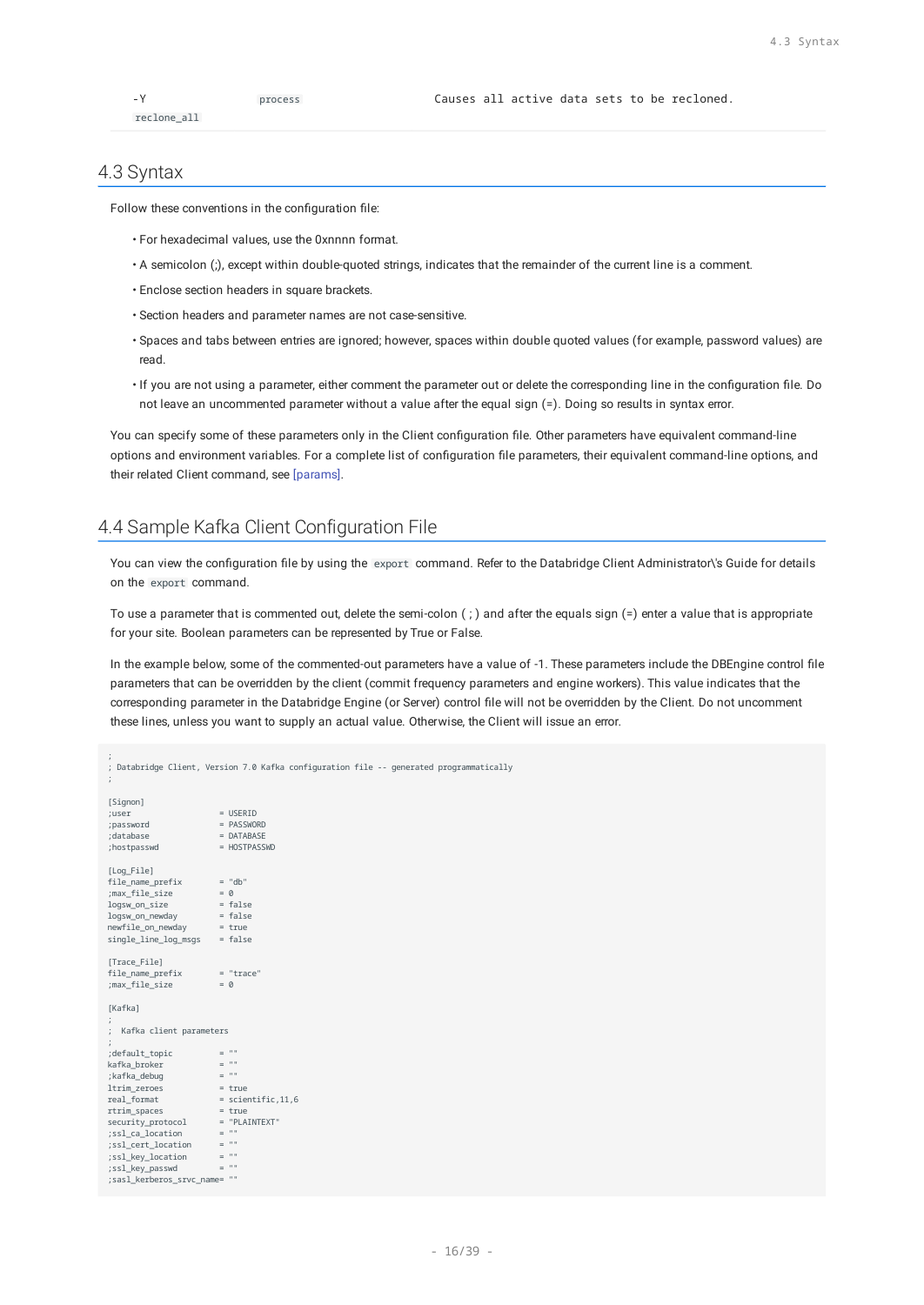;sasl\_kerberos\_keytab = "" ; sasl\_kerberos\_principal= ""<br>span\_date\_delim = ""<br>span\_date\_format = 21 span\_date\_delim = "" span\_date\_format = 21 span\_date\_scale = 0 treat\_real\_as = real use\_plus\_sign = false [Params] ; ; (1) define/redefine command parameters ; allow\_nulls = true  $default_user\_columns$  =  $0x00000000$ enable\_dms\_links = false<br>;external\_column[n] = ["name  $=$  ["name"][,[sql\_type][,[sql\_length][,"default"]]] extract\_embedded = false<br>flatten\_all\_occurs = true  $extract$ \_empedded = T<br>flatten\_all\_occurs = tr<br>force aa value only = 0 force\_aa\_value\_only = 0<br>miser\_database = false miser\_database  $read\_null\_records$  = true<br>sec tab column mask =  $\alpha$  $sec\_tab\_column\_mask$ split\_varfmt\_dataset = false<br>strip ds prefixes = false strip\_ds\_prefixes = false<br>suppress new columns = false suppress\_new\_columns suppress\_new\_datasets = true<br>use\_binary\_aa = false use\_binary\_aa = false<br>use column prefixes = false  $use\_column\_prefixes$  = false<br>use date = true use\_date = true use\_decimal\_aa = false use\_nullable\_dates = false ; ; (2) process/clone command parameters ;<br>alpha\_error\_cutoff = 10 automate\_virtuals = false<br>aux stmts = 100  $aux\_stmts$  = 100<br>century break = 50  $century\_break$  = 50<br>  $:commit$  absn inc = -1 ;commit\_absn\_inc = -1 ;commit\_longtrans = -1 ; commit\_time\_inc = -1<br>:commit txn inc = -1 ;  $committ\_txn\_inc$  = -1<br>;  $committ\_update\_inc$  = -1  $;$  commit\_update\_inc = -1<br>controlled execution = false controlled\_execution = false<br>convert ctrl char = false convert\_ctrl\_char = fals<br>;convert\_reversals = -1 ; convert\_reversals = -1<br>correct\_bad days =  $\emptyset$ correct\_bad\_days = 0 dbe\_dflt\_origin = direct  $defer_fixup-phase = false$ <br>discard data errors = false discard\_data\_errors = false<br>display\_bad\_data = false display\_bad\_data = false<br>enable\_doc\_records = false  $enable\_doc\_records$ ;engine\_workers = -1<br>error\_display\_limits = 10,100 error\_display\_limits = 10,10<br>inhibit 8 bit data = false  $inhibit_8_bit_data$ inhibit\_console = false inhibit\_ctrl\_chars = false<br>keep\_undigits = false  $keep\_undigits = false$ <br>  $line century base = 1957$ linc\_century\_base = 1957<br>max\_discards = 0,100  $max\_discards$  = 0,1<br>  $max$  retry secs = 20  $max\_ctry\_secs$  = 0,<br>max\_retry\_secs = 20<br>max\_srv\_idle\_time = 0  $max\_srv\_idle\_time$ <br>  $max\_srv\_idle\_time$  = 0<br>  $max\_wait~secs$  = 3600.60  $max\_wait\_secs$ min\_check\_time =  $600$ <br>null digit value =  $9$  $null\_digit\_value$  = 9<br>  $numeric date format$  = 23  $numeric_data_format$ set\_blanks\_to\_null = false<br>set\_lincday0\_to\_null = false set\_lincday0\_to\_null show\_perf\_stats = true<br>show\_statistics = true show\_statistics = true<br>show\_table\_stats = true<br>true = true  $show\_table\_stats$  $sql\_exec\_timeout$  = 180,0<br>statistics\_increment = 100000,10000  $statistics\_increment = 10000$ <br>stop after fixins = false stop\_after\_fixups stop\_after\_gc\_reorg = false<br>stop after given afn = false  $stop\_after\_given\_strong$  = false<br>stop\_after\_given\_afn = false<br>stop\_on\_dbe\_mode\_chg = false stop\_on\_dbe\_mode\_chg = false track\_vfds\_nolinks = true  $use_ctrl_tab_sp$  = true<br>use dbwait = false use\_dbwait = false use\_latest\_si = false ; ; (3) Server options ; ;shutdown {until | for} hh:mm after stop ;stop {before | after} task "name" ;stop {before | after} time hh:mm[:ss] ; ; (5) miscellaneous command parameters ; display\_active\_only = true ; ; (6) user scripts ; user\_script\_bu\_dir = "" user\_script\_dir = "scripts/" ;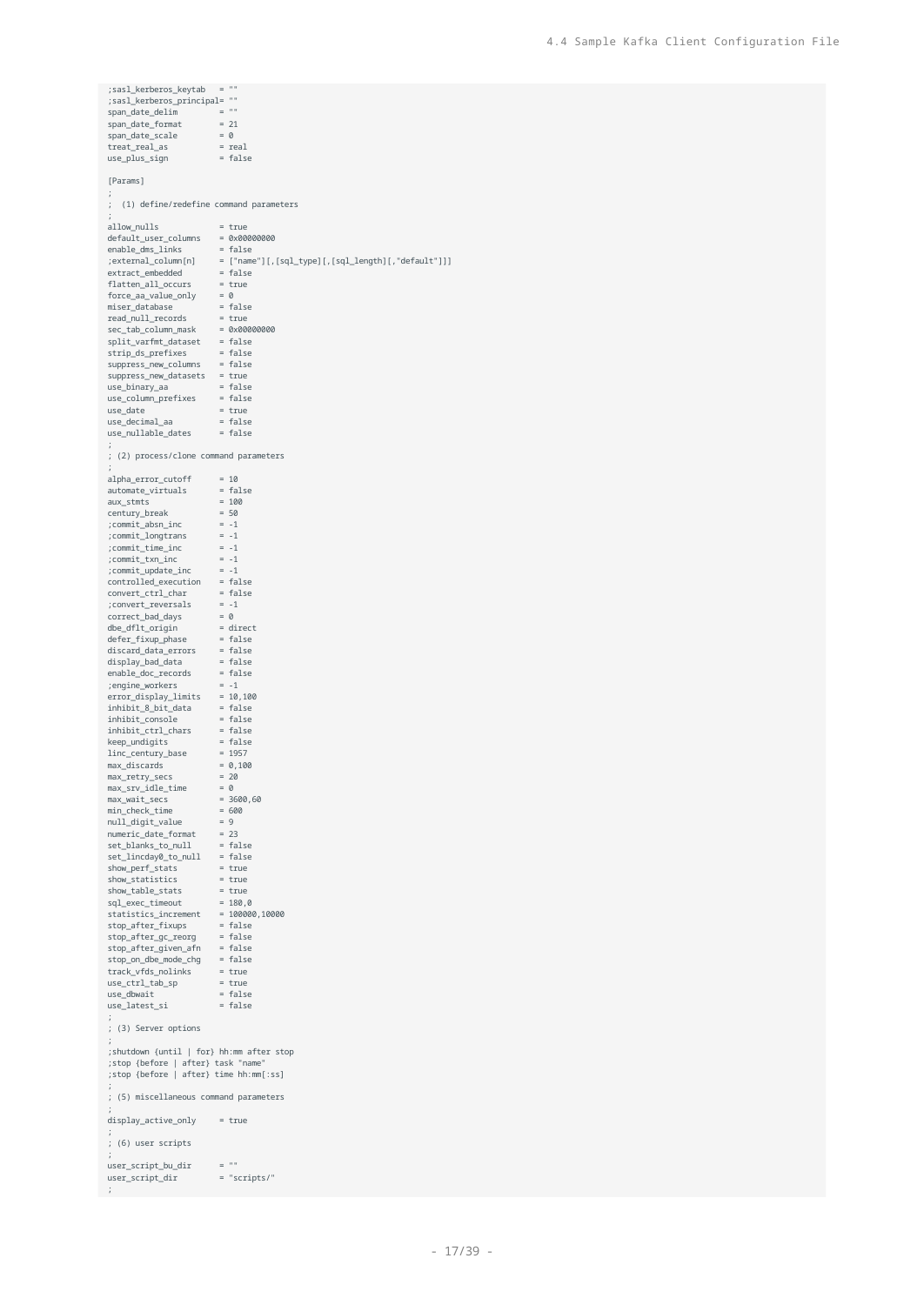```
; (7) external data translation parameters
 ;
use_ext_translation = false
eatran_dll_name = "DBEATRAN.SO"
 [Scheduling]
 ;
; dbutility process command only
 ,<br>daily;
                           = 08:00, 12:00, 17:00, 24:00<br>= 600
 ;sched_delay_secs = 600<br>exit on error = false
 exit_on_error = false
sched_minwait_secs = 0
 sched\_minwait\_secs = 0<br>
sched\_retry\_secs = 60
 ;blackout_period = 00:00, 02:00
 [EbcdicToAscii]
 ; e1 = a1
; e2 = a2
 ; ...
 ; en = an
 ;
[DBConfig]
 default_data\_fmt = 21
```
### <span id="page-17-0"></span>4.5 Configuring Databridge Client for Kafka Parameters

Certain Kafka specific parameters in the dbridge.ini must be configured before use and are outlined below. All of the Kafka-related parameters are in the [Kafka] section of the dbridge.ini file. The sample dbridge.ini file excerpt below shows how the Databridge Kafka Client might be configured to use Kerberos authentication.

```
[Kafka]
;
; Kafka client parameters
;
default_topic = "TESTDB"
kafka_broker = "kafkabuild.kafkalab.net:9093"
;kafka_debug = ""
ltrim_zeroes = true
real_format = scientific,11,6
rtrim_spaces = true
security_protocol = "SASL_PLAINTEXT"
;ssl_ca_location = ""
;ssl_cert_location = ""
;ssl_key_location = ""
;ssl_key_passwd = ""
sasl_kerberos_srvc_name = "kafka"
sasl_kerberos_keytab = "/etc/security/keytabs/dbclient.keytab"
sasl kerberos principal = "dbclient/oel.kafkalab.net"
span\_date\_delim =span_date_format = 21
span_date_scale = 0treat_real_as = real
use_plus_sign = false
```
Refer to the [Kafka] descriptions below for more information on the Kafka Client parameters.

#### <span id="page-17-1"></span>4.6 Processing Order

Configuration file options override environment variables. Command-line options override both environment variables and configuration file options.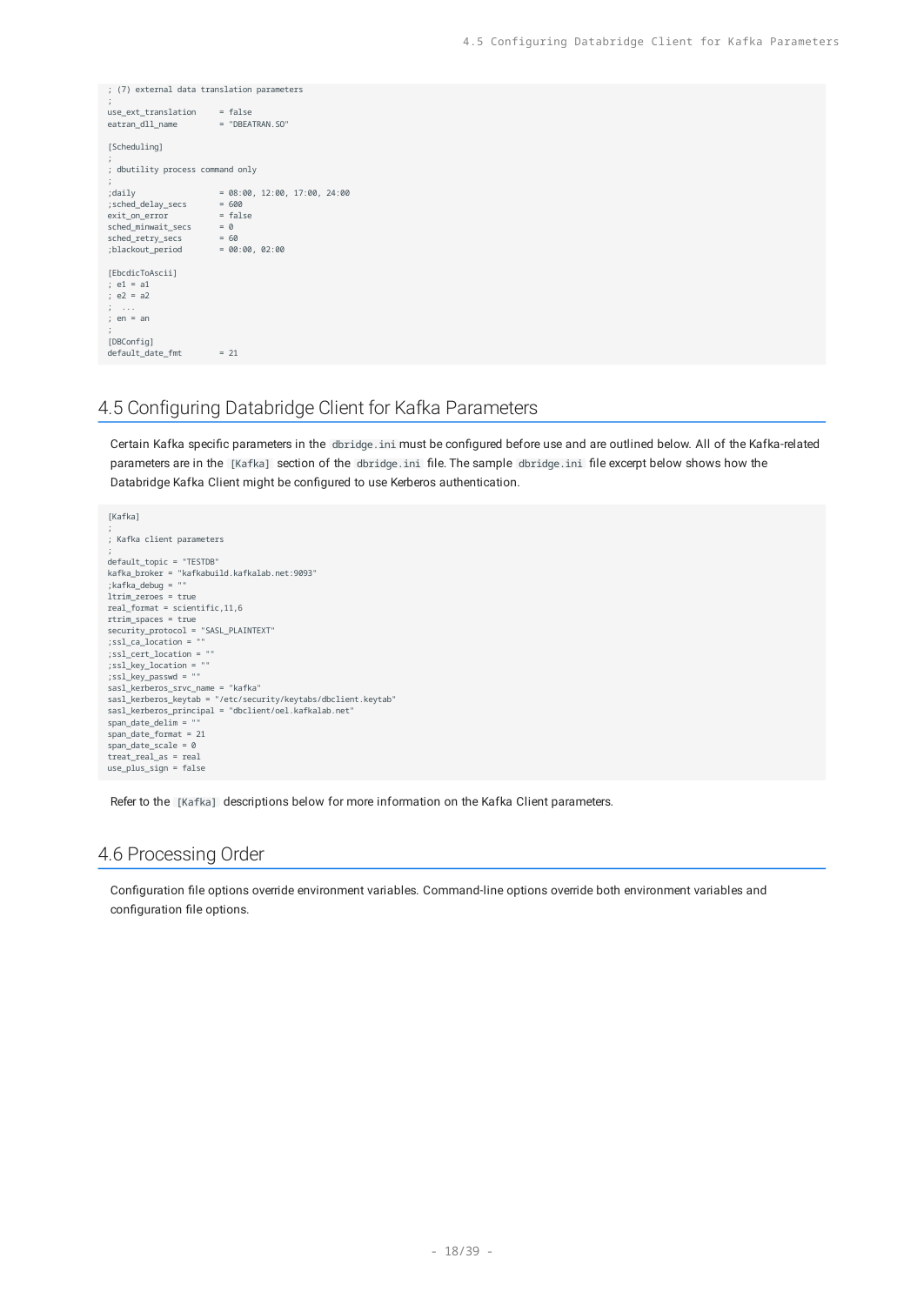**The parameter processing order is as follows:**

- 1. The operating system login name (user ID) is used as the lowest level default for the database user ID
- 2. Environment variables (DBUSERID, DBPASSWD, and DBHOSTPW).
- 3. Command-line options -d (for full tracing), -v (for verbose messages), -t (for creating a Databridge Client trace file) and -T (for forcing the client to start a new trace file), and -f (for specifying a configuration file other than the default dbdridge.cfg ). These options are processed in the order in which they appear on the command line.
- 4. Parameters specified in the configuration file.

You can specify the configuration file via the -f option. If you do not specify a configuration file name via the -f option, the Databridge Client tries to open the default configuration file ( dbridge.cfg in the config subdirectory of the data source\'s working directory); if the file does not exist, the Databridge Client uses the default values for each configuration file parameter. The absence of a configuration file is not treated as an error only when running the command-line client. If you use the service or daemon, the absence of a configuration file named dbridge.cfg is treated as an error.

5. All remaining command-line options.

In the final pass, a command-line option with a configuration file equivalent overrides the configuration file entry.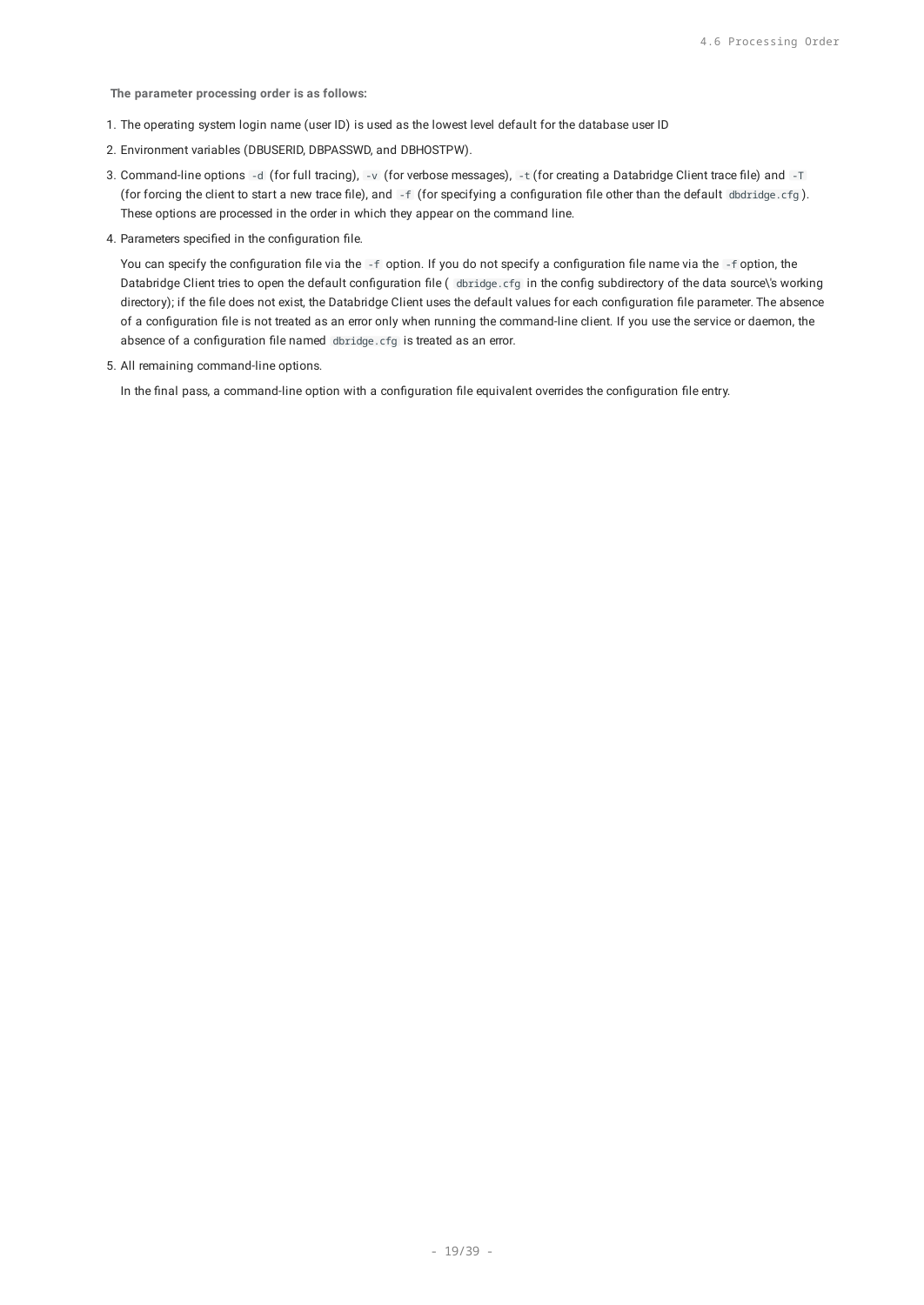# <span id="page-19-0"></span>5. Parameter Descriptions

### <span id="page-19-1"></span>5.1 [signon]

Use the signon section of the dbridge.cfg file to enter information for signing on to the relational database and Databridge Server on the host.

The configuration file must include the Oracle database service name, as well as the userid/password that the Client needs to sign on to the Oracle database, where the Client control tables reside.

| Parameter  | Description                                                                                                                                                                                                                                                                                                                                                                                                                                         |
|------------|-----------------------------------------------------------------------------------------------------------------------------------------------------------------------------------------------------------------------------------------------------------------------------------------------------------------------------------------------------------------------------------------------------------------------------------------------------|
| hostpasswd | Default: None                                                                                                                                                                                                                                                                                                                                                                                                                                       |
|            | Range: 17 alphanumeric characters                                                                                                                                                                                                                                                                                                                                                                                                                   |
|            | Command-line option: -X<br>Use the host password parameter to specify the password associated with<br>Databridge Server on the host. This parameter must match exactly the KEY<br>parameter defined in the Host Server control file. For example:                                                                                                                                                                                                   |
|            | DBServer                                                                                                                                                                                                                                                                                                                                                                                                                                            |
|            | KEY = "Secret"                                                                                                                                                                                                                                                                                                                                                                                                                                      |
|            | dbridge.cfg<br>٠                                                                                                                                                                                                                                                                                                                                                                                                                                    |
|            | hostpasswd = Secret                                                                                                                                                                                                                                                                                                                                                                                                                                 |
| password   | Default: None                                                                                                                                                                                                                                                                                                                                                                                                                                       |
|            | Command-line option: -P                                                                                                                                                                                                                                                                                                                                                                                                                             |
|            | Use the password parameter to specify the password associated with the user ID<br>for the relational database. The password must be valid for the user ID or the<br>connection to the relational database server will fail.                                                                                                                                                                                                                         |
|            | Passwords are limited to 30 characters. If your password contains non<br>alphanumeric characters other than the underscore, you must enclose the password<br>in double quotes, as follows:                                                                                                                                                                                                                                                          |
|            | $password = "a$bb%"$                                                                                                                                                                                                                                                                                                                                                                                                                                |
|            | NOTE:The password is always encoded in both text and binary versions of the<br>client configuration file. For more information, see [Export or Import a<br>Configuration File](NEED LINK) in the Databridge Client Administrator's Guide or<br>see [Export the Client Configuration to a File] (NEED LINK) in the Databridge<br>Client Console Help. Passwords communicated between the Databridge Client and<br>Databridge Server are not encoded. |
| user       | Default: Login userid                                                                                                                                                                                                                                                                                                                                                                                                                               |
|            | Command-line option: -u                                                                                                                                                                                                                                                                                                                                                                                                                             |
|            | Use the user parameter to specify the user ID for the relational database. The<br>user ID must have the appropriate resource privileges for the designated<br>relational database, as explained in [Setting Up a User ID] (NEED LINK) in the<br>Databridge Installation Guide.                                                                                                                                                                      |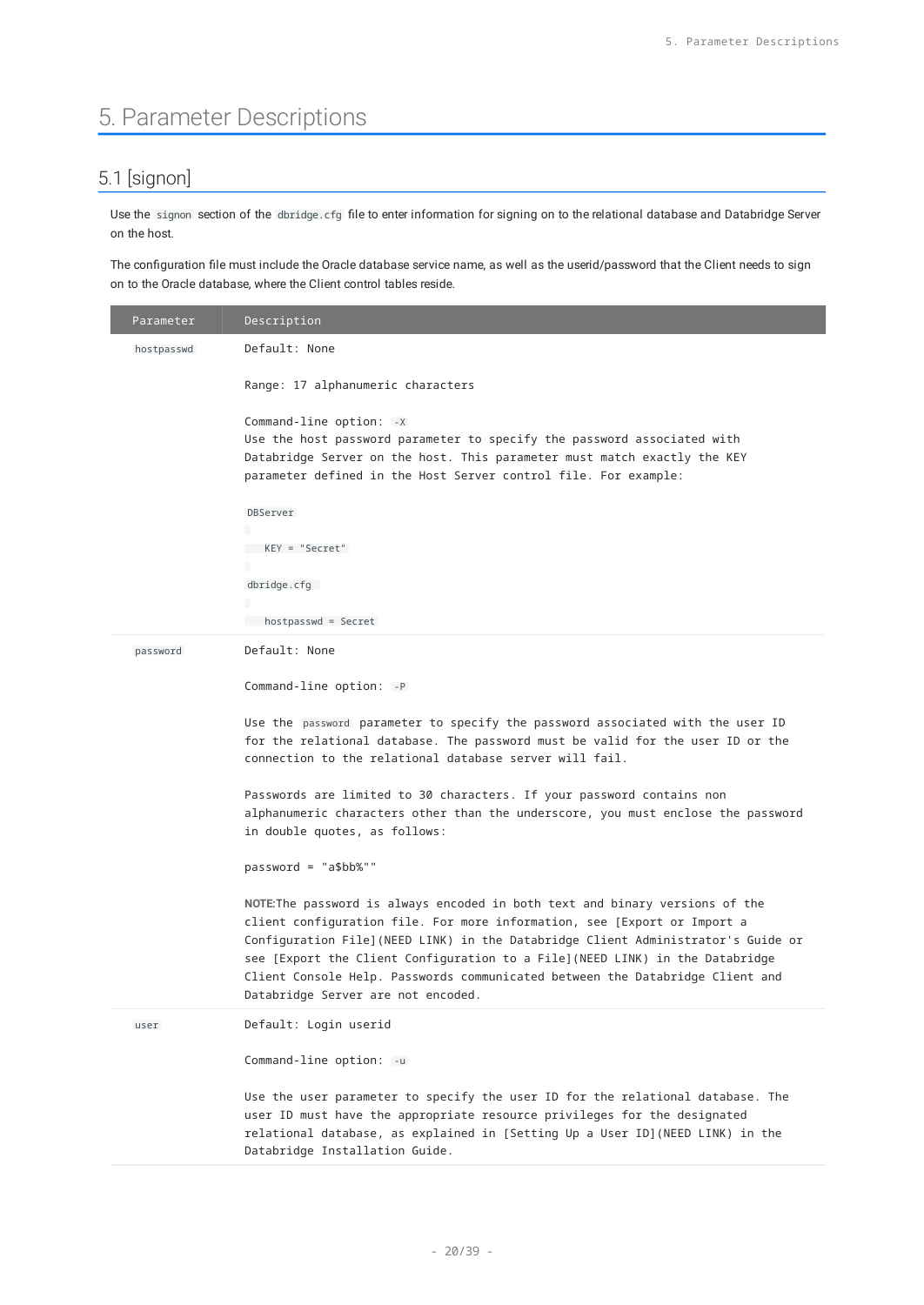### 5.1.1 [signon] parameters with equivalent environment variables

| [signon]<br>Parameter | Environment<br>Variable | Option | dbutility Command                                    |
|-----------------------|-------------------------|--------|------------------------------------------------------|
| database              | DBDATABASE              | $-D$   | All                                                  |
| hostpasswd            | <b>DBHOSTPW</b>         | $-X$   | define, redefine, process, clone, and<br>switchaudit |
| password              | <b>DBPASSWD</b>         | $-P$   | All                                                  |
| user                  | DBUSERID                | $-U$   | All                                                  |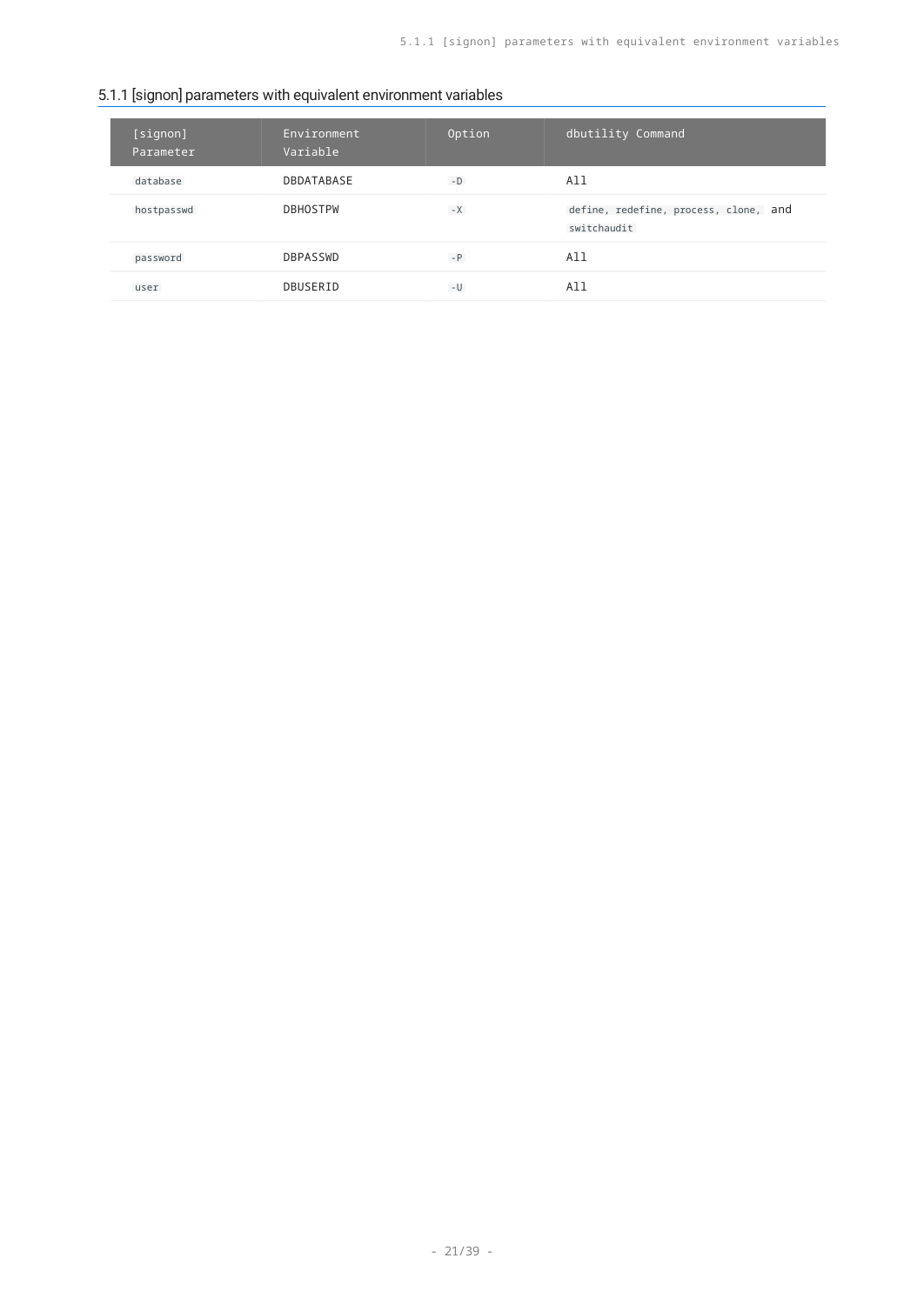### <span id="page-21-0"></span>5.2 [Log\_File]

This section is the same as in the regular Databridge Clients. Refer to *" "* in **Appendix C: Client Configuration** of the Databridge Client Administrator's Guide.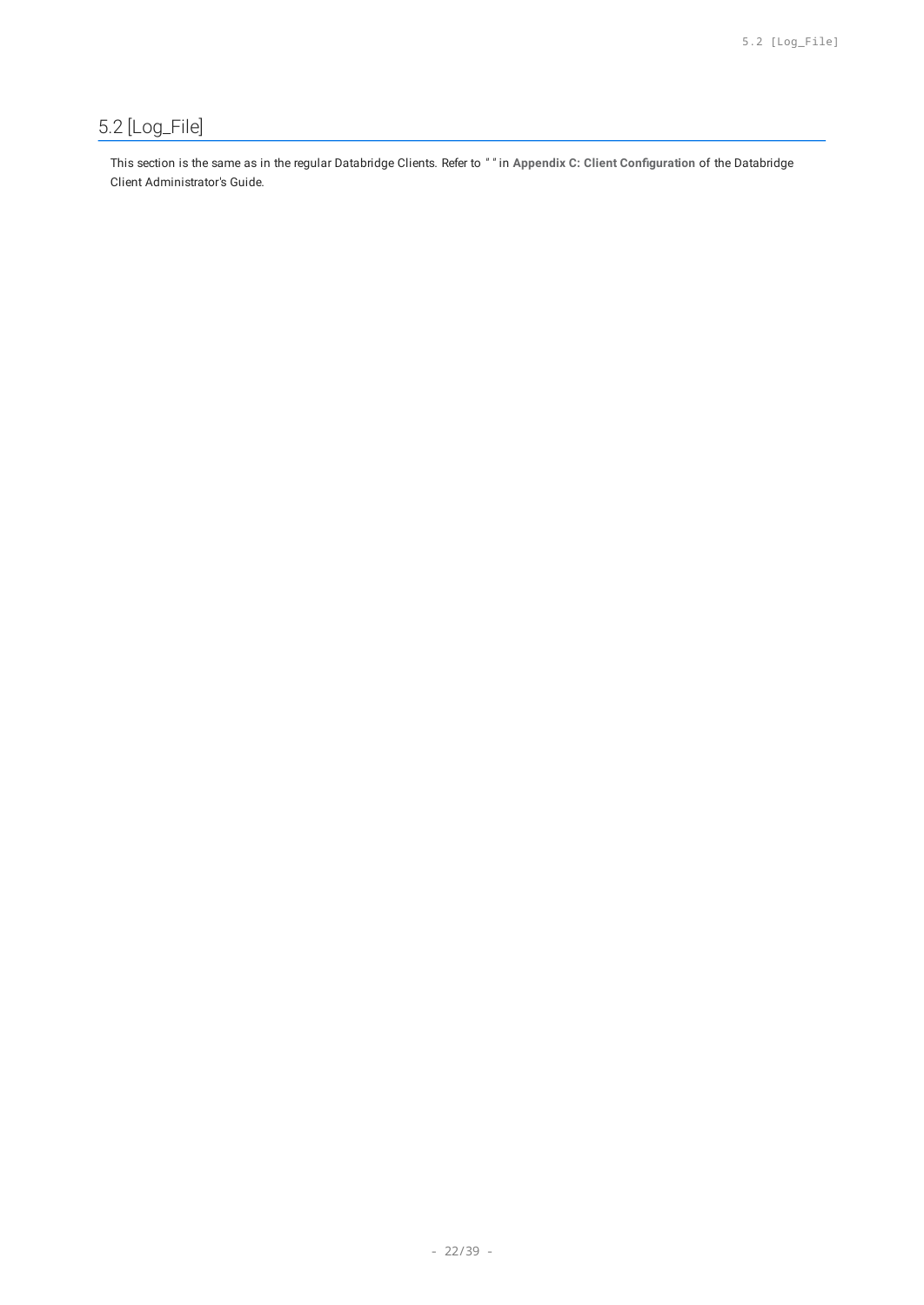### <span id="page-22-0"></span>5.3 [Trace\_File]

This section is the same as in the regular Databridge Clients. Refer to [Trace\_File] in **Appendix C: Client Configuration** of the Databridge Client Administrator's Guide.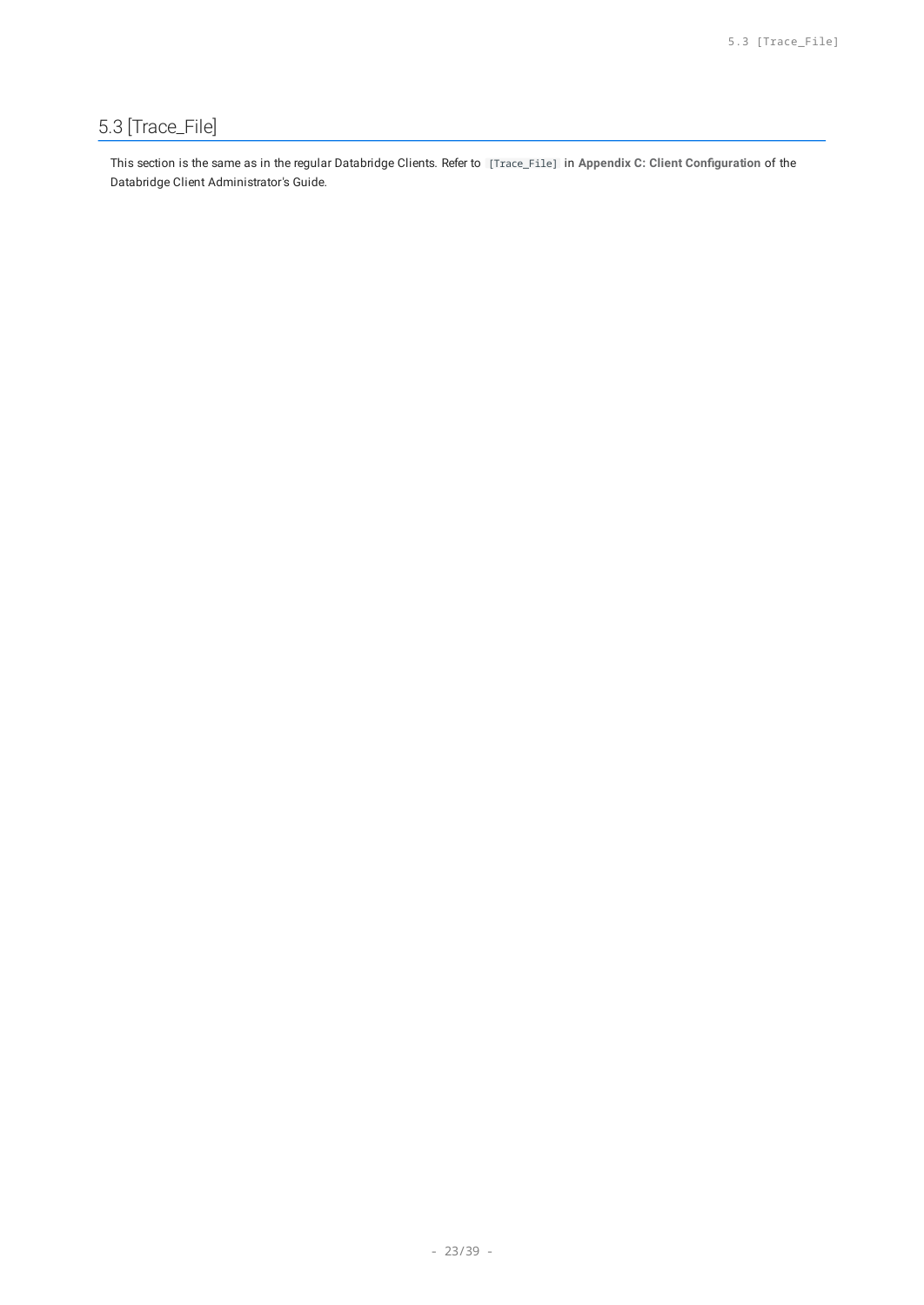### <span id="page-23-0"></span>5.4 [Kafka]

This section contains parameters specific to Databridge Client for Kafka.

#### 5.4.1 default\_topic

#### **Default:**""

DMSII data set to Kafka topic mapping is controlled by the configuration file topic\_config.ini . This file is created during the generate phase of the replication process. If most or all of the data sets are going to be written to a single topic, then the dbridge.ini file parameter default\_topic can be used to set the topic for all of the data sets. If default\_topic is omitted, then each data set will be assigned a topic that is comprised of the data source and data set name separated by an underscore.

#### 5.4.2 kafka\_broker

#### **Default:**""

The kafka broker parameter consists of a comma separated list of brokers. This can be a partial list as the client will query cluster metadata information to obtain the full list of brokers and leaders.

#### 5.4.3 kafka\_debug

#### **Default:**""

The kafka\_debug parameter controls the debugging contexts within the Kafka module. It consists of a comma separated list of one or more of the following: generic, broker, topic, metadata, feature, queue, msg, protocol, cgrp, security, fetch, interceptor, plugin, **consumer**, **admin**, **eos**, and **all**. This parameter is normally commented out and should be activated under the guidance of Micro Focus Customer Care support.

#### 5.4.4 ltrim\_zeroes

#### **Default:**True

The ltrim\_zeroes parameter controls whether or not to strip leading zeroes from numbers in the output stream.

#### 5.4.5 real format

#### **Default:**scientific, 11, 6

The real\_format parameter has 3 arguments, which specify the format type, the length, and the scale to use when formatting a DMSII REAL. The format type can be either scientific or decimal, just like in DBSupport. The remaining two arguments are the length and scale, which allow you to further control the format used to write to the output stream.

#### 5.4.6 rtrim\_spaces

#### **Default:**True

The rtrim\_spaces parameter controls whether or not to strip trailing blanks in strings written to the output stream. This parameter can be augmented by the [Params] section parameter set\_blanks\_to\_null, which causes blank items to be represented as null.

#### 5.4.7 security\_protocol

#### **Default:**"PLAINTEXT"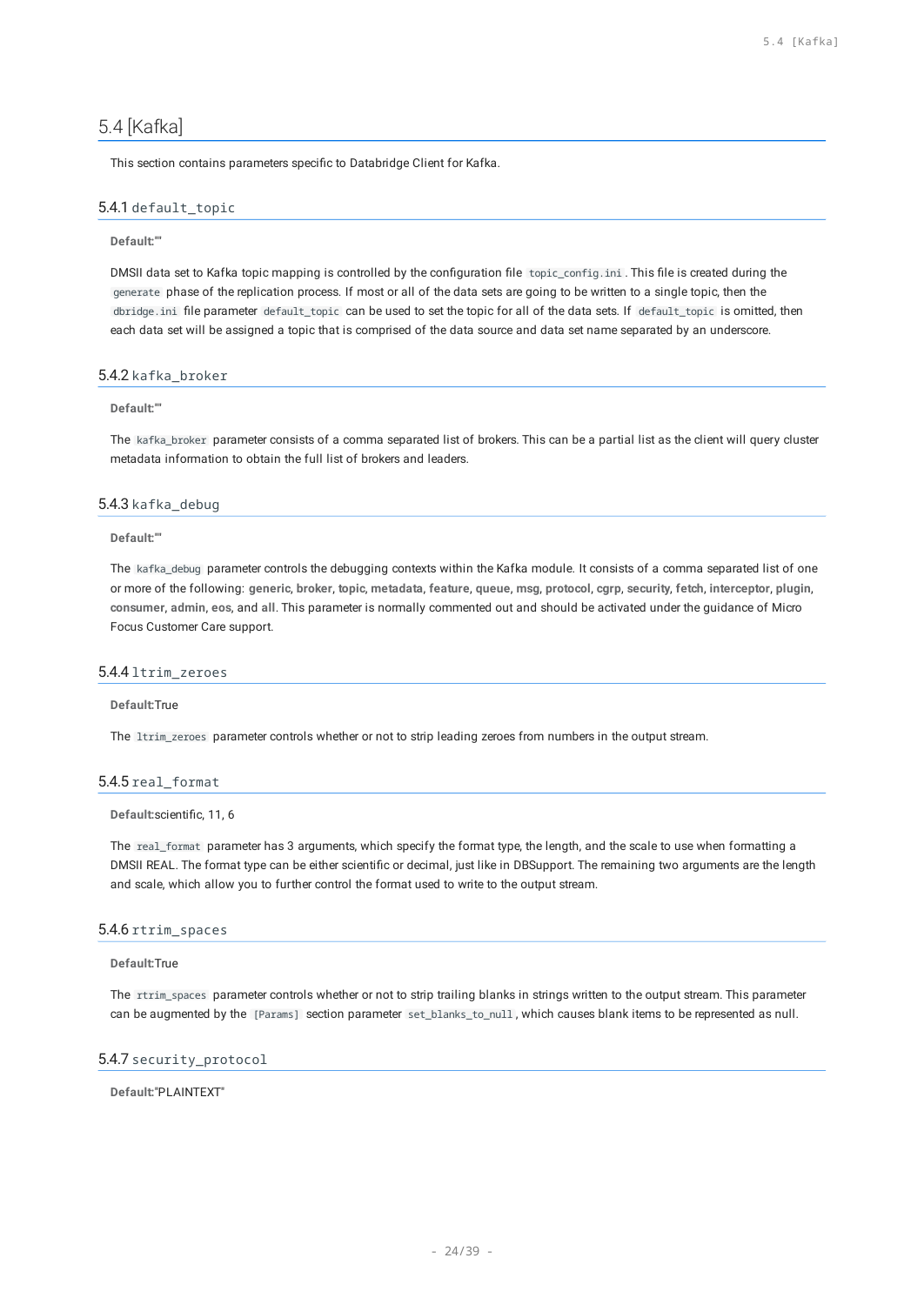The security\_protocol parameter determines how the Databridge Kafka Client will communicate with the Kafka broker. This required parameter may be one of the following:

- PLAINTEXT -- no authentication or datastream encryption will be used.
- SASL\_PLAINTEXT -- the client will be authenticated with Kerberos, but the datastream will not be encrypted.
- SSL -- the datastream will be encrypted but the client will not be authenticated. •
- SASL\_SSL -- the client will be authenticated and the datastream will be encrypted. •

#### 5.4.8 ssl\_ca\_location

#### **Default:**""

This parameter specifies the location of the CA certificate file to verify the broker's certificate.

#### 5.4.9 ssl\_cert\_location

#### **Default:**""

This parameter specifies the location of the client's certificate PEM file.

#### 5.4.10 ssl\_key\_location

#### **Default:**""

This parameter specifies the location of the client's key file.

#### 5.4.11 ssl\_key\_passwd

#### **Default:**""

This parameter allows one to specify the key file password if needed. After a dbutility export, this parameter will be encoded.

#### 5.4.12 sasl\_kerberos\_srvc\_name

#### **Default:**"'"

This parameter sets the Kafka Kerberos service name. The default value is "kafka".

#### 5.4.13 sasl\_kerberos\_keytab

#### **Default:**""

This parameter sets the client's keytab location. You must create the client principal and keytab file, then securely copy the keytab file to the client host. For example, using kadmin.local and the names in the sample dbridge.ini file below:

# kadmin.local -q 'addprinc -randkey dbclient/oel.kafkalab.net@KAFKALAB.NET' # kadmin.local -q 'ktadd -k /etc/security/keytabs/dbclient.keytab dbclient/oel.kafkalab.net@KAFKALAB.NET

#### 5.4.14 sasl\_kerberos\_principal

#### **Default:**"'"

This parameter sets the client principal name. For example, from the sample dbridge.ini above: dbclient/oel.kafkalab.net

#### 5.4.15 span\_date\_delim

**Default:**\"\"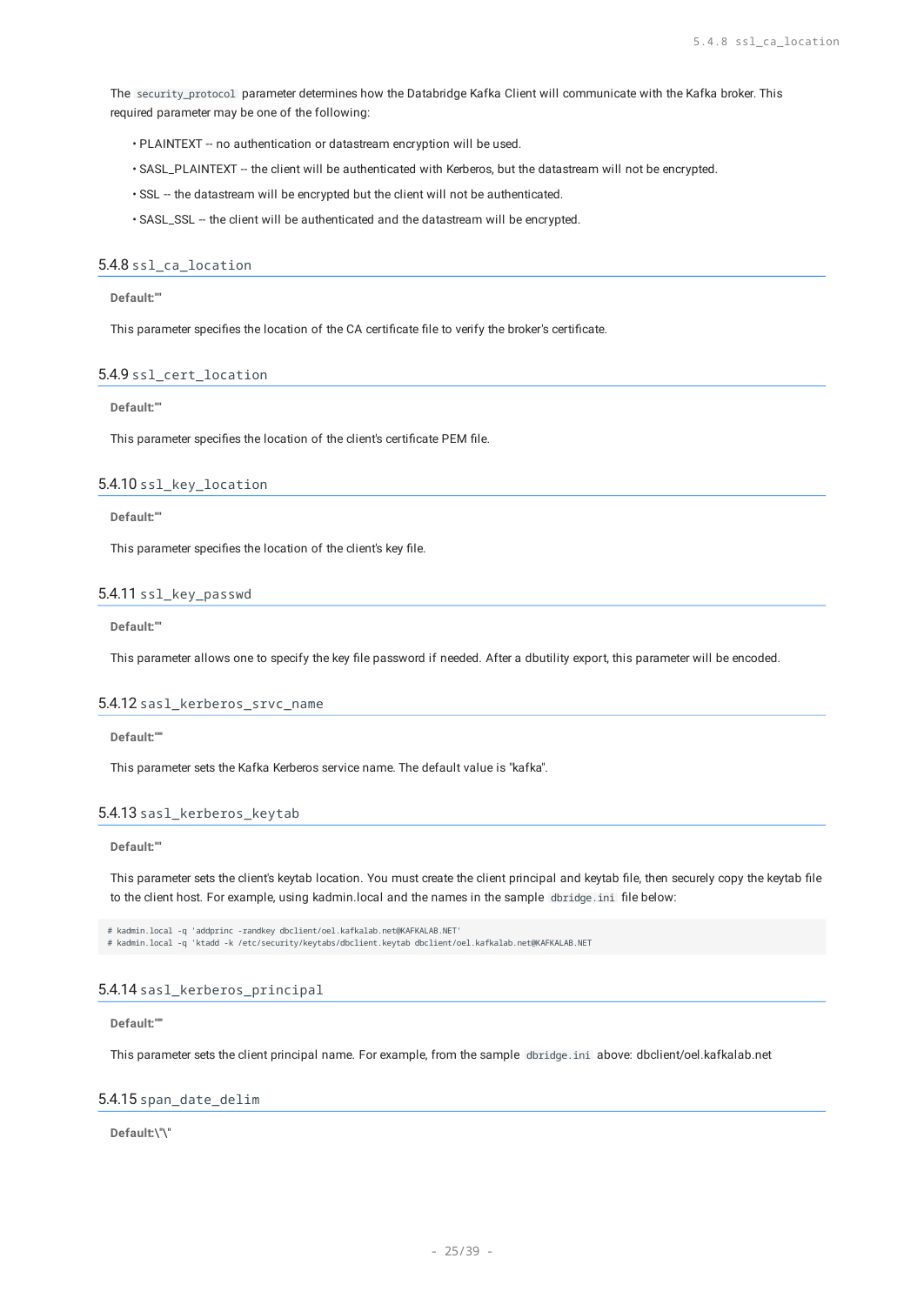The span\_date\_delim parameter allows the year, month, and day to be separated either by slashes, dashes, or dots (or not separated at all). If you use a date delimiter, then the hours, minutes and seconds will be separated by colons and the time part will be preceded by a blank. If the delimiter is the empty string, then they are all run together to form a 14-digit number.

#### 5.4.16 span\_date\_format

#### **Default:**21

The span\_date\_format parameter, in conjunction with the span\_date\_delim and span\_date\_scale parameters, defines how dates are represented in flat files. The format uses the same date format codes as the standard Client. Currently, only the format with 4-digit years is supported.

#### 5.4.17 span\_date\_scale

#### **Default:**0

The span\_date\_scale parameter specifies how many digits after the seconds are to be added to represent fractions of seconds. When the scale is greater than zero a decimal character (dot or comma) is added after the seconds.

#### 5.4.18 treat\_real\_as

#### **Default:**real

The treat\_real\_as parameter indicates how the define and redefine commands are to treat all REAL items that are not customized. This parameter allows you to do this without the need to do any customization using SQL user scripts. There are 3 choices available: (1) a value of real indicates that a REAL should be treated as a floating point number; (2) a value time6 indicates that a REAL should be treated as a TIME(6) value; (3) a value of binary indicates that a REAL should be written out to the flat files as 12-hex digits, just like an RSN. If you have REAL items in DMSII that are timestamps, you need to treat them as BINARY (if you know that they are TIME(6) data, you can treat them as such). If you just treat them as REAL, the most significant bit of the item will be lost when the number is converted to scientific or decimal format, as this bit is unused for a floating point values on the A-Series machines. On the other hand timestamps use this bit, which is typically part of the date.

#### 5.4.19 use\_plus\_sign

#### **Default:**False

The use\_plus\_sign parameter is a boolean that controls whether or not positive signed numbers are always preceded by a + sign.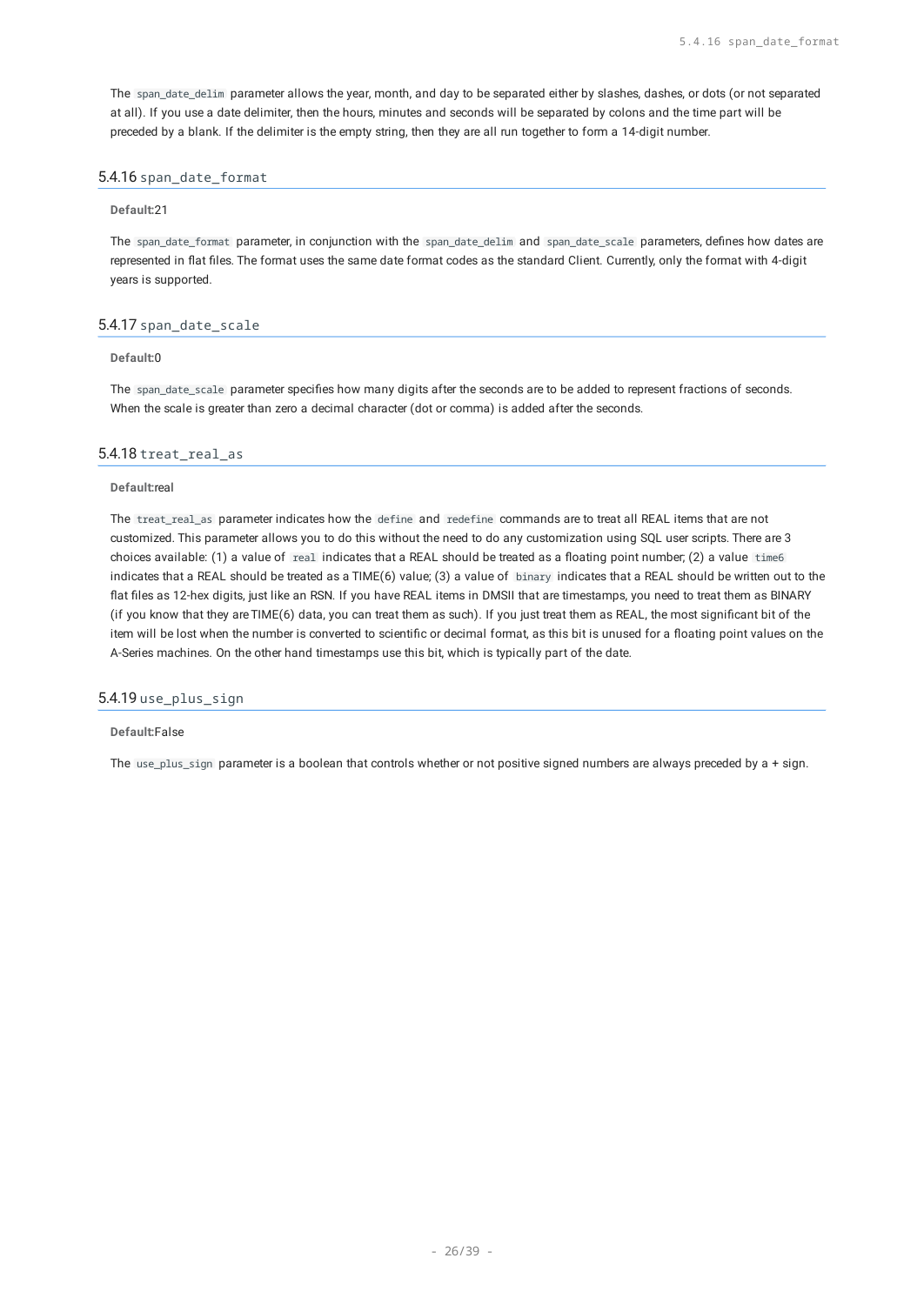### <span id="page-26-0"></span>5.5 [params]

See **Appendix C: Client Configuration** of the Databridge Client Administrator\'s Guide for a description of these parameters. Note that several of the relational database Client parameters do not apply to the Databridge Client for Kafka. We list these parameter below and only provide details if they are different than what is in Appendix C of the Databridge Client Adminstrator\'s Guide.

#### 5.5.1 Define and Redefine Command Parameters

**default\_user\_columns**

**Default:**0

**Range:**0 -- 16383 (Some bit combinations are not allowed)

**Configurator:** Customizing > User Columns

The default\_user\_columns parameter adds non-DMSII columns (user columns) to all data sets in the client database. The Flat File Client supports more non-DMSII columns than the relational database Clients, see external\_columns below for a complete list of these columns.

#### **external\_column[n]**

**Default:**N/A

**Range:**N/A

**Configurator:** Customizing > User Columns

This parameter allows you to globally change the column name, sql\_type, or sql\_length of the non-DMSII columns described in *Numeric Date and Time in Non-Contiguous Columns*. The syntax is as follows:

external\_column[n] = ["name"[,sql\_type[,sql\_length]]]

| <b>Where</b> | $\vert$ <sub>S</sub>                                                                                                                                                                                                                                                                  |
|--------------|---------------------------------------------------------------------------------------------------------------------------------------------------------------------------------------------------------------------------------------------------------------------------------------|
| n            | The corresponding bit number (dms_subtype value) for the non-DMSII column.                                                                                                                                                                                                            |
|              | NOTE: The brackets and value are require syntax.                                                                                                                                                                                                                                      |
| name         | Custom column name                                                                                                                                                                                                                                                                    |
| sql_type     | An integer value that represents the internal code for the SQL type that you want<br>to use. The program only accepts data types that make sense or a particular<br>column. For instance, you cannot set the AFN to a bit or a char, but you can set<br>it to an int or a $dec(10)$ . |
| sql_length   | A value that represents the length of the data type. Specify this value only if<br>the data type requires it. If the data type does not have a length specification,<br>specifying a value may cause an error.                                                                        |

For example, the entry below causes the audit\_filenum column to be renamed AFN (the double quotation marks are optional since no special characters are involved); the sql\_type and sql\_length remain unchanged.

external\_column[5] = "AFN" default user columns = 0x0010

In the example below, the data type of the audit\_block column changed to dec(12).

 $external\_column[6] = 11,12$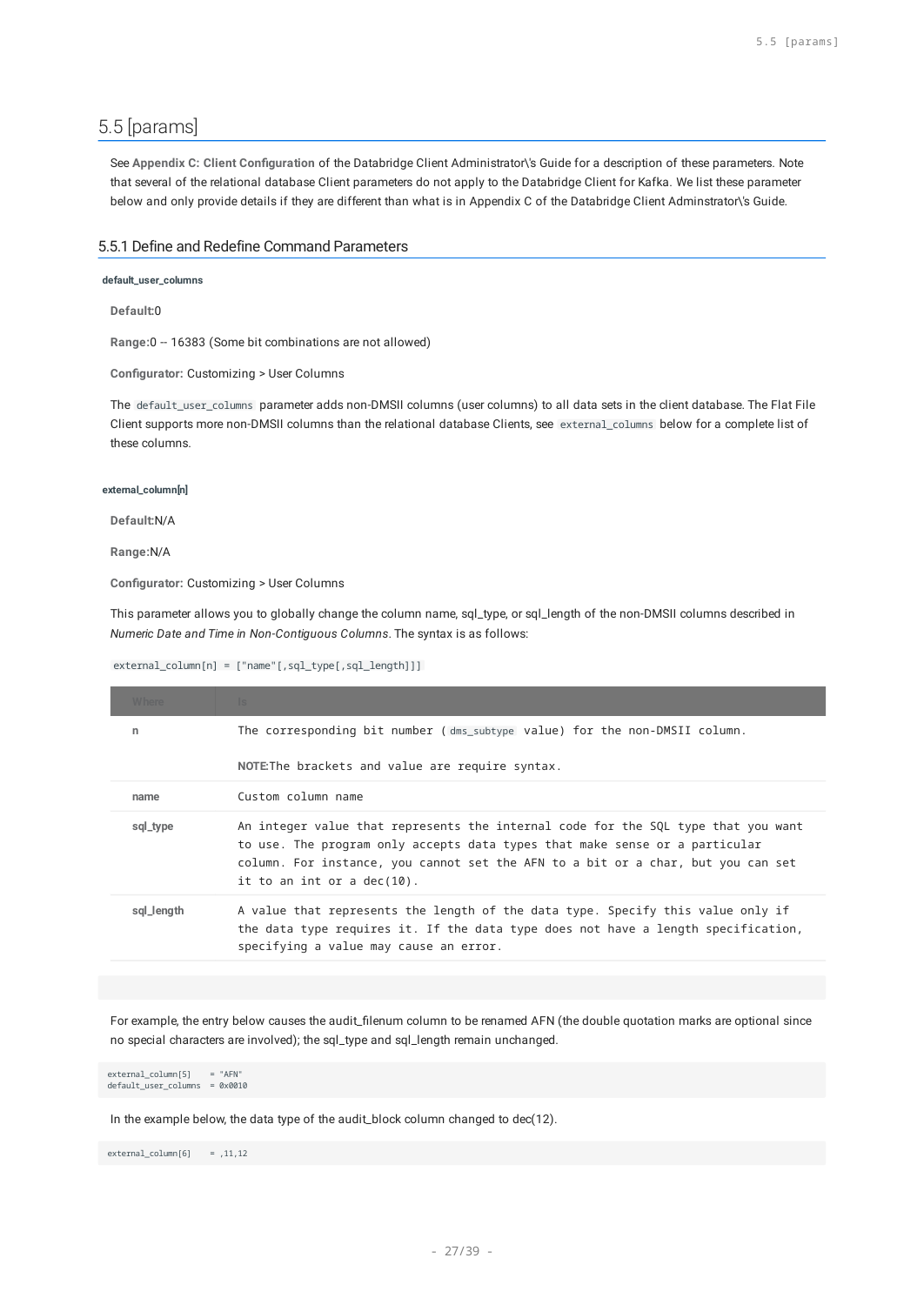#### **Define and Redefine Command Unchanged Parameters**

- allow\_nulls •
- enable\_dms\_links •
- extract\_embedded •
- flatten\_all\_occurs •
- force\_aa\_value\_only •
- miser\_database •
- read\_null\_records
- sec\_tab\_column\_mask •
- split\_varfmt\_dataset •
- strip\_ds\_prefixes •
- suppress\_new\_columns •
- suppress\_new\_datasets •
- use\_binary\_aa •
- use\_date •
- use\_column\_prefixes •
- use\_decimal\_aa •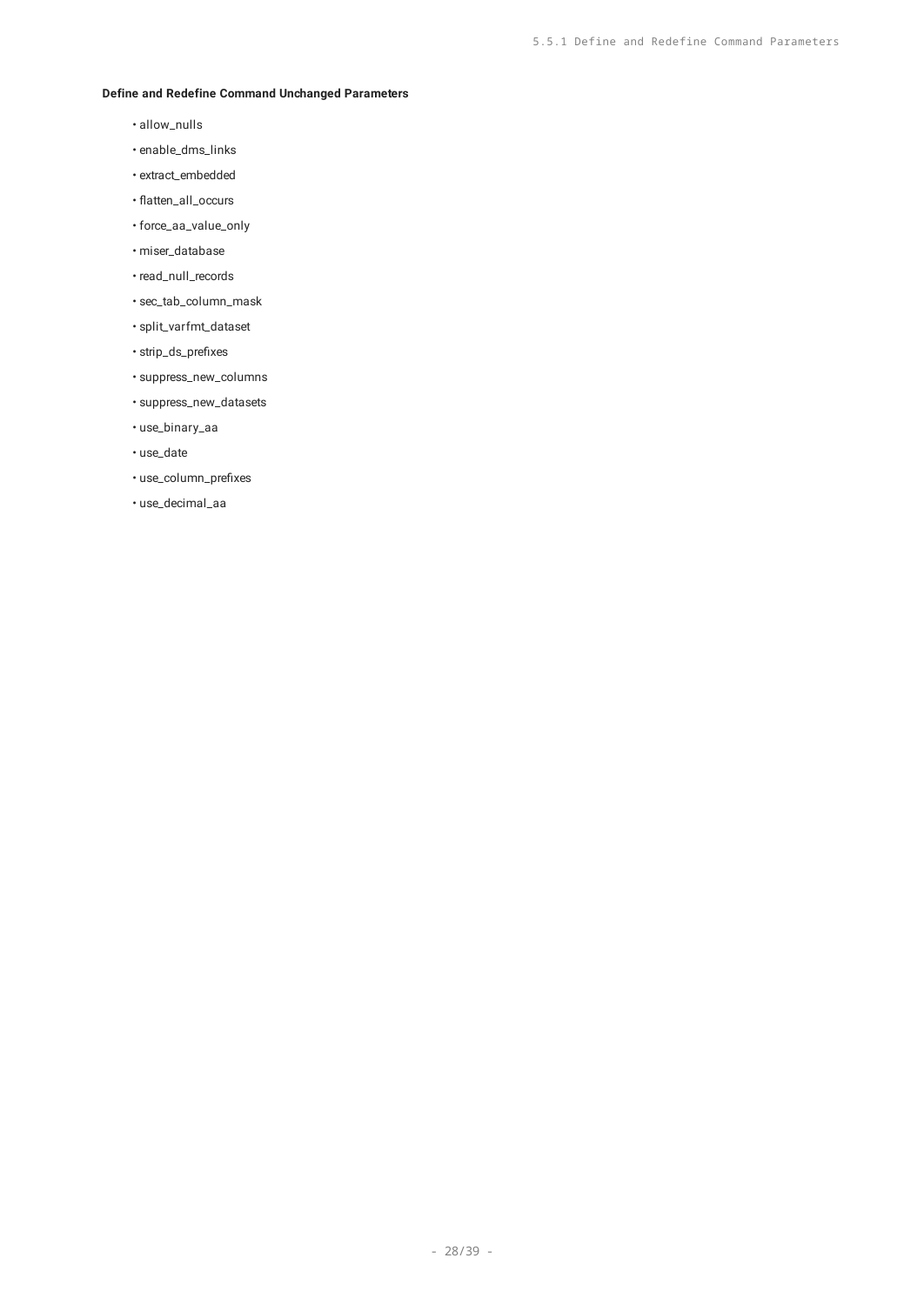#### 5.5.2 Process and Clone Command Parameters

#### **Process and Clone Command Unchanged Parameters**

See "Process and Clone Command Parameters" in " [Appendix C: Client Con](https://www.attachmate.com/documentation//client-admin/data/t_21240.html#t_21240)figuration" of the Databridge Client Administrator\'s Guide for details.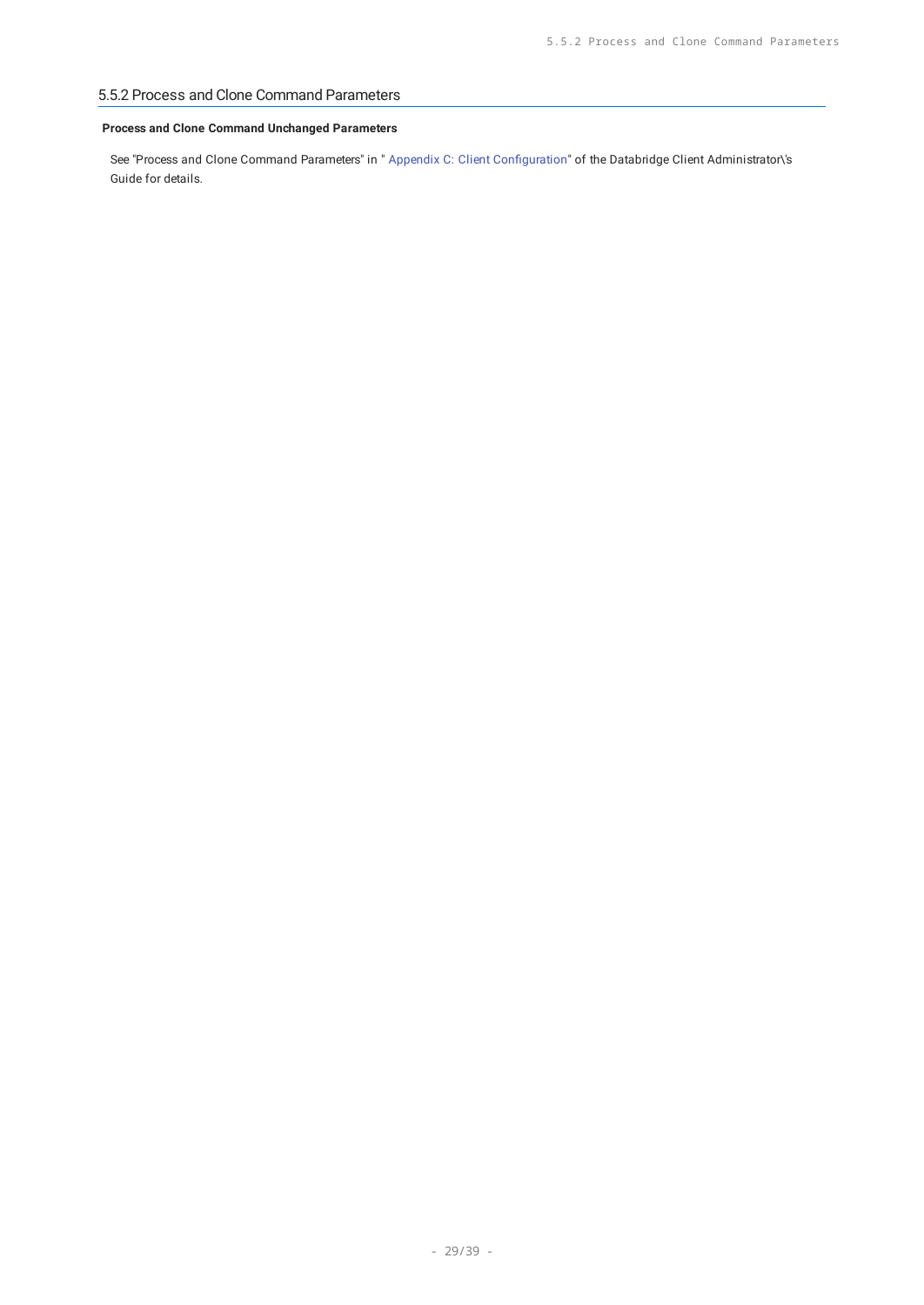- alpha\_error\_cutoff •
- automate\_virtuals •
- aux\_stmts •
- century\_break •
- commit\_absn\_inc •
- commit\_longtrans •
- commit\_time\_inc •
- commit\_txn\_inc •
- commit\_update\_inc •
- convert\_ctrl\_char •
- convert\_reversals •
- correct\_bad\_days •
- dbe\_dflt\_origin •
- defer\_fixup\_phase
- discard\_data\_errors •
- display\_bad\_data •
- enable\_doc\_records •
- engine\_workers
- error\_display\_limits •
- inhibit\_8\_bit\_data •
- inhibit\_console
- inhibit\_ctrl\_chars •
- linc\_century\_base
- keep\_undigits
- max\_discards •
- max\_retry\_secs •
- max\_srv\_idle\_time •
- max\_wait\_secs •
- months •
- n\_dmsii\_buffers •
- n\_update\_threads •
- null\_digit\_value •
- numeric\_data\_format •
- set\_blanks\_to\_null •
- set\_lincday0\_to\_null •
- show\_perf\_stats •
- show\_statistics •
- show\_table\_stats •
- sql\_exec\_timeout •
- statistics\_increment •
- stop\_after\_fixups •
- stop\_after\_gc\_reorg •
- stop\_on\_dbe\_mode\_chg •
- track\_vfds\_no links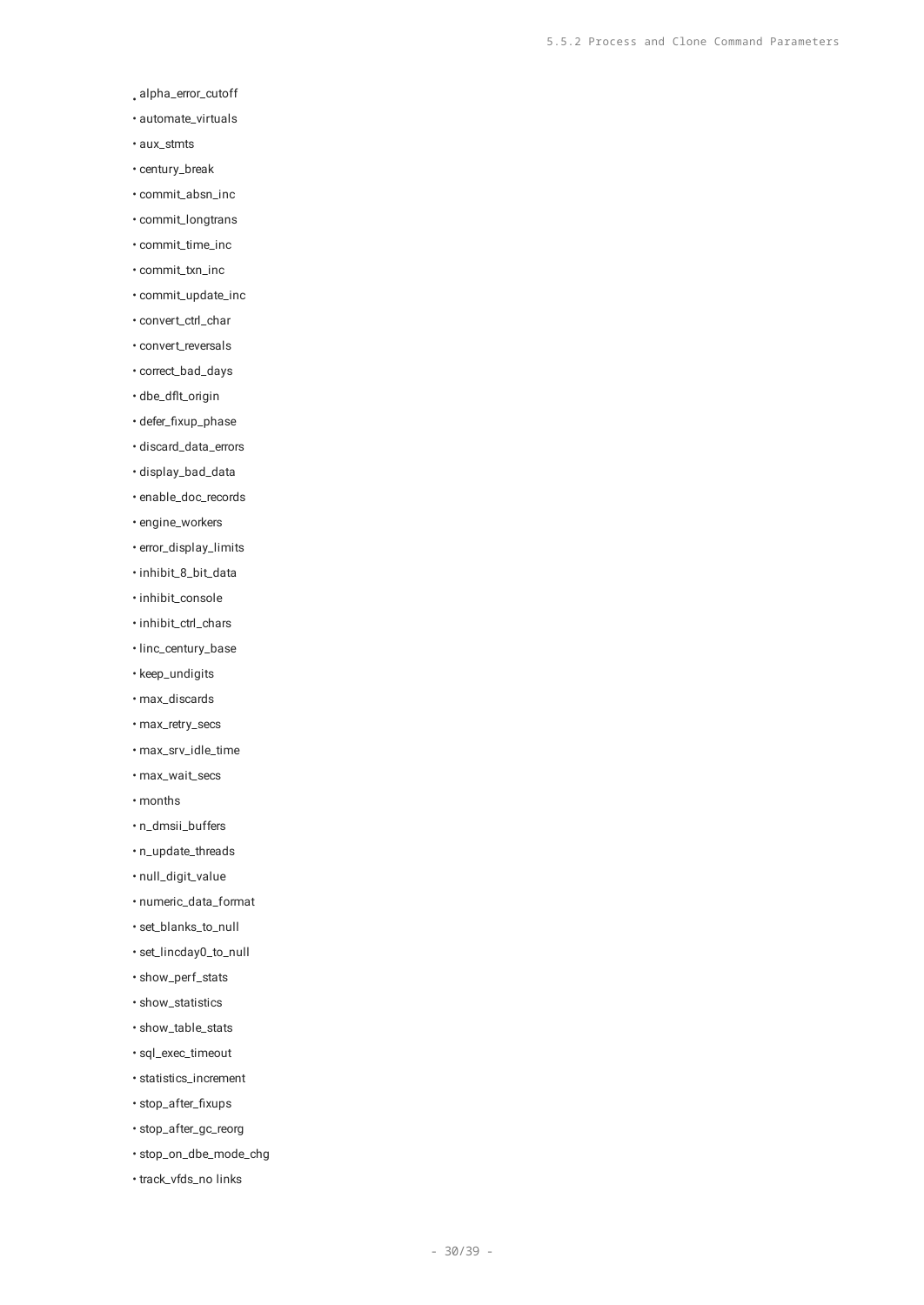use\_dbwait •

use\_latest\_si •

#### 5.5.3 Server Option Parameters

See Appendix C of the Client Administrator's Guide.

#### 5.5.4 Display Command Parameters

See Appendix C of the Client Administrator's Guide.

#### 5.5.5 User Scripts Parameters

See Appendix C of the Client Administrator's Guide.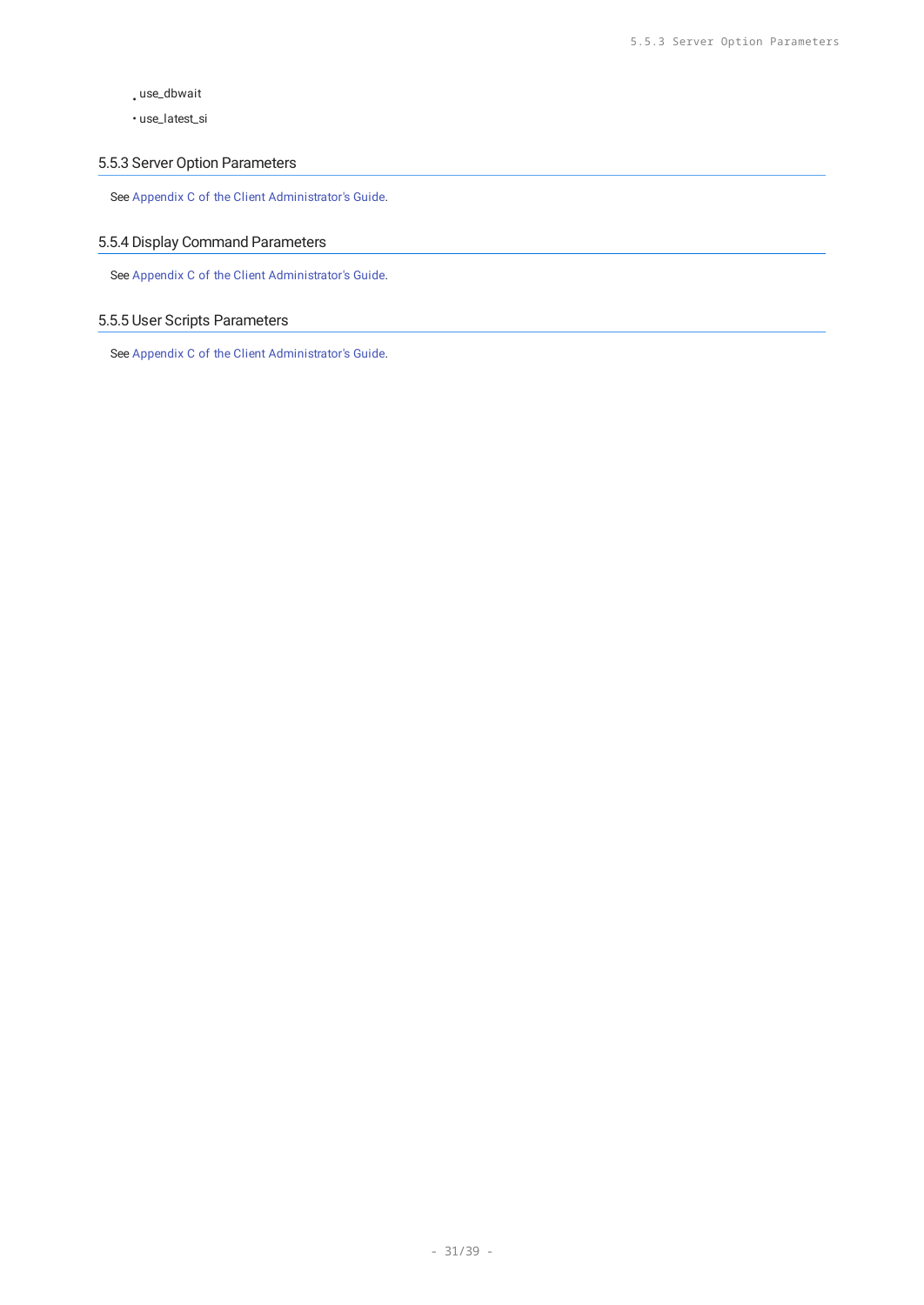### <span id="page-31-0"></span>5.6 [Scheduling]

See Appendix C of the Client Administrator's Guide.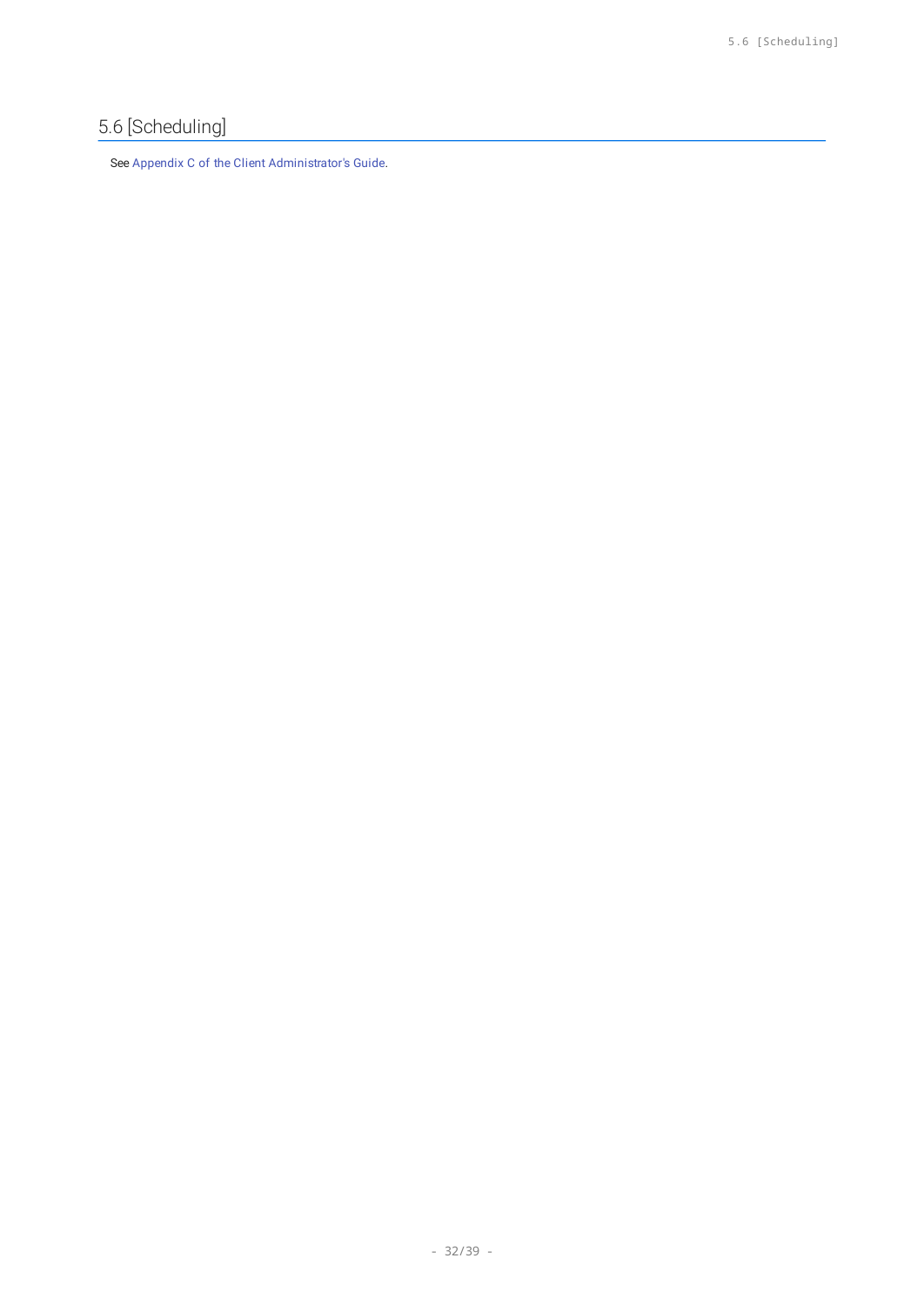### <span id="page-32-0"></span>5.7 [EbcdictoAscii]

See Appendix C of the Client Administrator's Guide.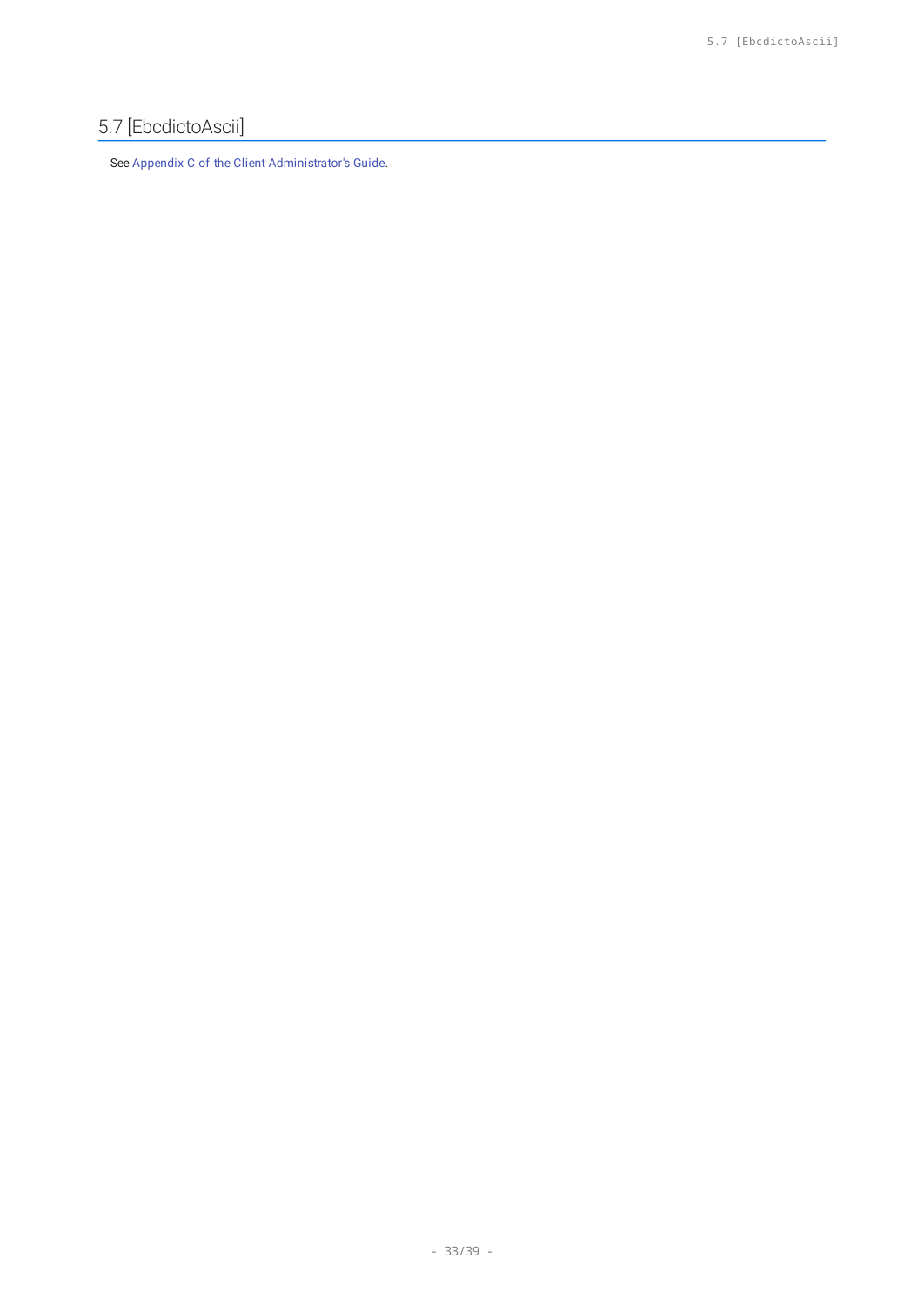### <span id="page-33-0"></span>5.8 External Data Translation DLL Support

The Kafka Client does not currently use a data translation DLL.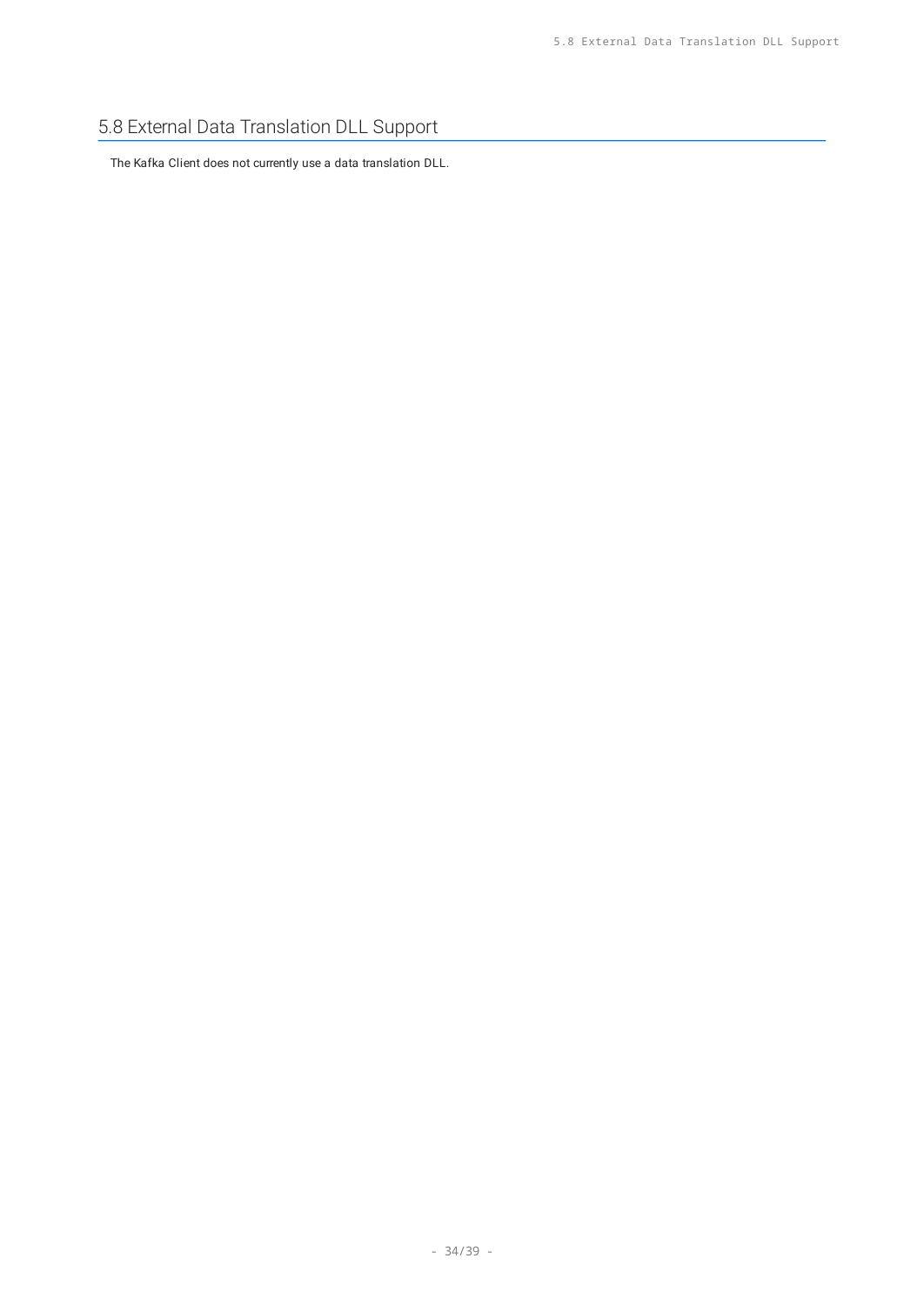# <span id="page-34-0"></span>6. Glossary of Terms

#### **absolute address (AA) value**

AA is a DMSII term that stands for absolute address. An absolute address value is an A Series WORD (48-bits in length). In the Databridge Client, AA is the hexadecimal representation (12 character strings containing the characters 0--9 and A--F) of the AA value on the host. Databridge Client uses the AA values to implement unique keys for the parent structures of embedded data set records. It also uses AA values to reference the records of data sets that do not have DMSII SETS with the NO DUPLICATES ALLOWED attribute.

AA values are not constant. Any DMSII reorganization (record conversion, file format, or garbage collection) changes these values.

Databridge Client supports numeric AA values that are stored as NUMBER(15) in Oracle and BIGINT in SQL Server. It also supports binary AA values that are stored as RAW(6) in Oracle and BIN/ARY(6) in SQL Server.

#### **Audit Files**

An audit file is created by DMSII and contains the raw format of changes made to the DMSII database by update programs. Audit file records contain the deletes, adds, and modifies that were made to the various structures. It can contain, for example, hours\', days\', or weeks\' worth of information.

Databridge uses the audit file for the raw data of each database change to exactly replicate the primary database. Databridge records the audit location (AFN, ABSN, SEG, IDX) between runs, so it can restart without losing any records.

If you set the DBEngine Read Active Audit option, Databridge can access the current audit file. If you do not set Read Active Audit = true in the DBEngine parameter file, Databridge can access audit information up to and including the current audit file minus one. The audit file contains the update level at the time the audit file was created. The update level in the audit file and the update level in the DESCRIPTION file used by Databridge must match before Databridge will update a replicated database.

When an audit file is closed, DMSII creates the next one in the series. Audit files are closed for several reasons, including the following:

- An operator closes the audit file with the mixnumber SM AUDIT CLOSE command.
- The audit file reaches the file size set in its DASDL.
- There is an I/O error on the audit file.
- There is not enough disk space for this audit file.
- The database update level changes due to database definition changes

• A Databridge accessory closed the file in preparation for the fixup phase after extracting records from a DMSII database.

- The current audit file could not be found.
- A file reorganization was executed to modify the DMSII structure.

#### **audit trail**

The audit trail contains all of the audit files generated for a database. The Databridge Engine reads the audit files to extract updates. It then passes the updates to the Client to be applied to the relational database. After the updates have been successfully extracted, the Client saves the state information, which includes the location in the audit trail from which the last group of updates for the data set were read.

#### **caching**

A process that filters files before they\'re requested by the Databridge Client. Caching allows Databridge Enterprise Server to send Client data requests quickly and without placing an additional resource burden on the mainframe.

**client**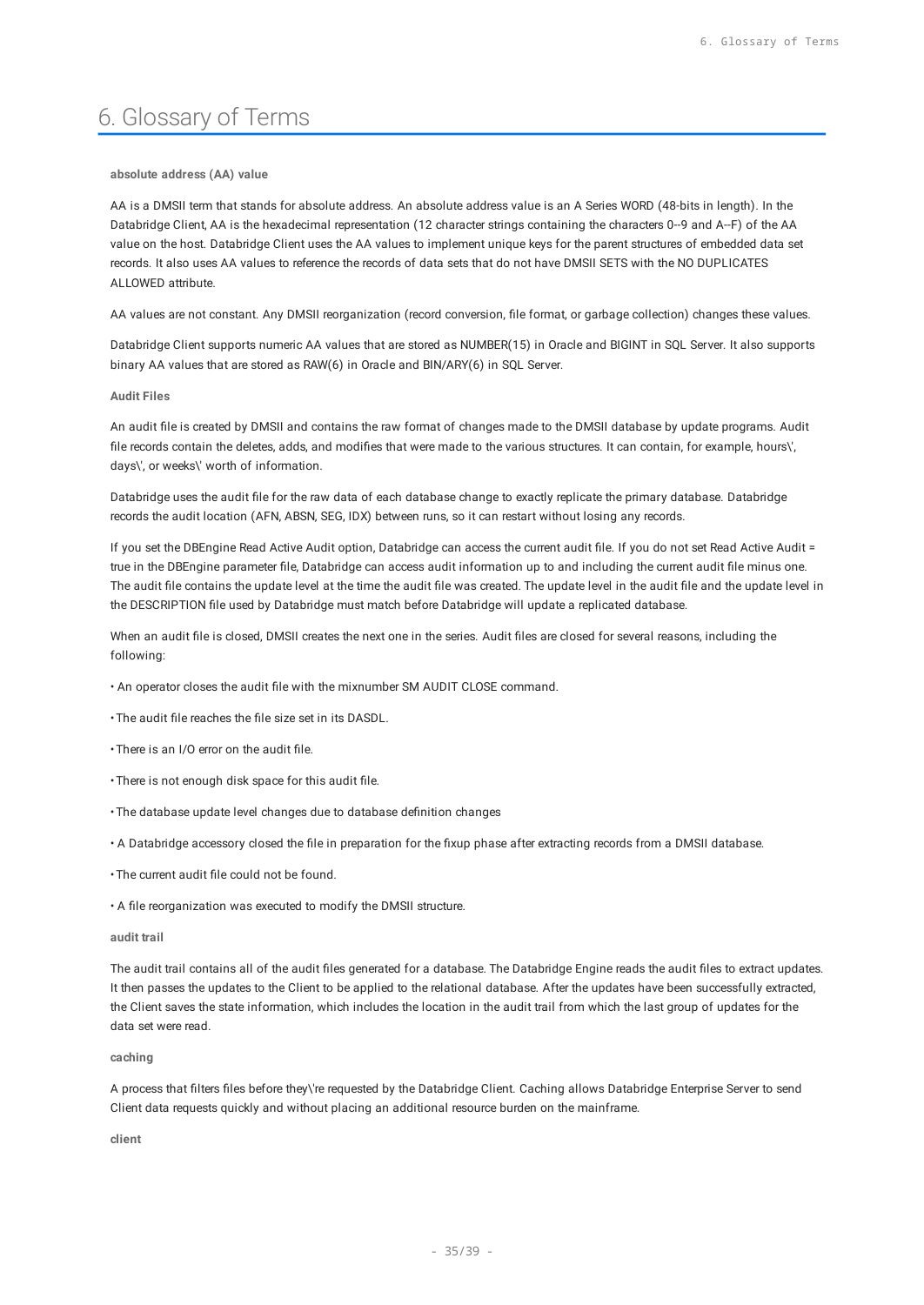The client is the computer system that will receive DMSII records from the primary database. The client could be a Windows computer, a UNIX computer, or an MCP server. The client can have a relational or a DMSII database.

#### **cloning**

Cloning is the one-time process of generating a complete snapshot of a data set to another file. Cloning creates a static picture of a dynamic database. Databridge uses the DMSII data sets and the audit trail to ensure that the cloned data represents a synchronized snapshot of the data sets at a quiet point, even though other programs may be updating the database concurrently. Databridge clones only those data sets you specify.

Cloning is one phase of the database replication process. The other phase is tracking (or updating), which is the integration of database changes since the cloning.

#### **DASDL**

Data and Structure Definition Language (DASDL) is the language that defines DMSII databases. The DASDL must be compiled to create a DESCRIPTION file.

#### **data set**

A data set is a file structure in DMSII in which records are stored. It is similar to a table in a relational database. You can select the data sets you want to store in your replicated database.

#### **Databridge Server**

Databridge Server is a generic term that can refer to either DBServer or DBEnterprise Server. The two are interchangeable as far as the Databridge Client is concerned.

#### **DBServer**

DBServer is a Databridge Host accessory that responds to Databridge Client requests for DMSII data or DMSII layout information and provides communications between the following components:

- DBEngine and Databridge Enterprise Server •
- DBEngine and the Databridge Client

::: {.note} When Enterprise Server is used with the Databridge Client, Enterprise Server takes over much of the functionality of DBServer and DBEngine. :::

#### **direct disk**

A replication method that allows Databridge Enterprise Server to clone and track DMSII data sets without using any significant mainframe resources. Direct disk replication requires a SAN (Storage Area Network) or Logical Disks configured to make MCP disks visible in Windows.

#### **entry point**

A procedure in a library object.

#### **extraction**

Extraction is the process of reading through a data set sequentially and writing those records to a file (either a secondary database or flat file).

#### **file format conversion**

A type of DMSII reorganization affects file size values (for example, AREASIZE, BLOCKSIZE, or TABLESIZE), but it does not change the layout of the records in a DMSII database.

#### **flat files**

A flat file is a plain text or mixed text and binary file which usually contains one record per line. Within the record, individual fields may be separated by delimiters, such as commas, or have a fixed length and be separated by padding. An example of a flat file is an address list that contains fields for *Name* and *Address*.

**garbage collection reorganization**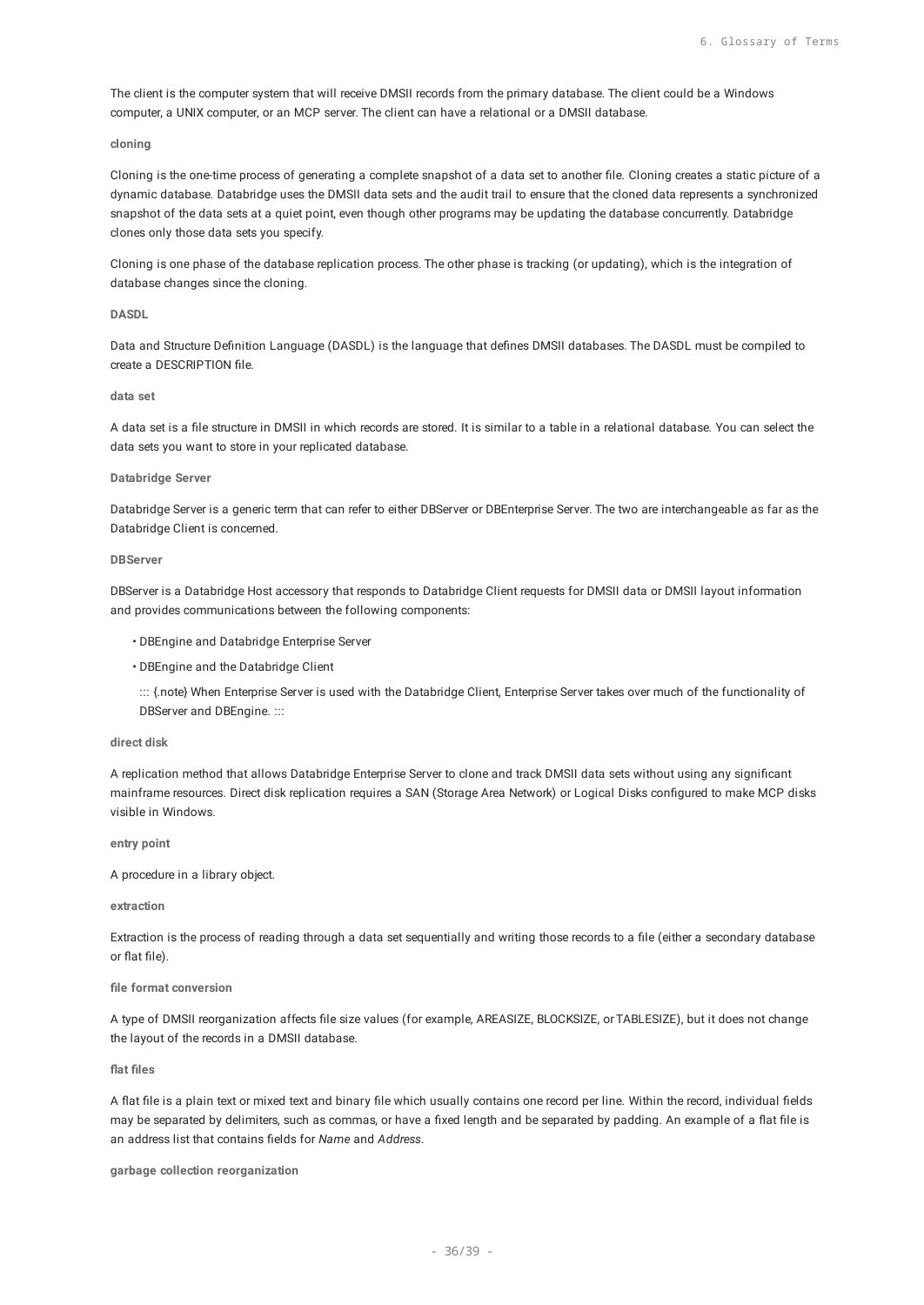A garbage collection reorganization moves records around, but it doesn't change the layout of the DMSII database. Its primary function is to improve disk and/or I/O efficiency by eliminating the space occupied by deleted records. Optionally, a garbage collection reorganization reorders the remaining records in the same sequence as one of the sets.

#### **Kafka Specific Terms**

The following terms are used to describe certain terms that are specifically related to Databridge Client for Kafka.

- **Brokers.** Brokers may consist of a small or large cluster of servers running Kafka. •
- **Bootstrap Brokers.** Brokers that enable a cluster of servers to be accessible through the initial connection. •
- **Producers.** Producers push and/or publish data to Kafka topics which are managed within a cluster of servers managing topics (Brokers).
- **Topics.** Topics are where data (messages) is stored and published to Broker(s). Topics can be published to multiple brokers, and the data can be distributed in different ways through the use of partitions.

#### **lag time**

The lag time is defined as the elapsed time between the time a record in the DMSII database is updated and the time where this update appears in the relational database. This value accounts for any difference between the clock on the mainframe and that on the client machine.

#### **mutex**

A mutex is an operating system resource that is used to implement a critical section and prevent multiple processes from updating the same variables at the same time.

#### **null record**

A record for a data set where every data item is null.

#### **null value**

The value defined in the DASDL to be NULL for a data item. If the DASDL does not explicitly specify a NULL value for a data item, the NULL value is all bits turned on.

#### **quiet point (QPT)**

A quiet point is a point in the audit trail when the DMSII database is quiet and no program is in transaction state. This can occur naturally, or it can be forced by a DMSII sync point.

#### **record format conversion**

A type of DMSII reorganization that occurs when a data set or set (group of keys) is reordered or reformatted. It indicates that changes were made to a data set format, or to data items, such as changing the length of an item, for example, BANK-ID NUMBER (10) to BANK-ID NUMBER (15).

#### **record serial number (RSN)**

Record sequence numbers (RSN) are 48-bit quantities used by the Databridge Engine, in the case of DMSII XE, to uniquely identify a record. RSNs will always be used instead of AA values when available except for data sets having embedded data sets. RSNs are always static; they will not change after a garbage collection reorganization.

#### **reorganization**

Structural or formatting changes to records in the DMSII database, which may require parallel changes to (or re-cloning of) records in the secondary, or relational, database. See also glossentry\_title and glossentry\_title.

#### **replication**

Replication is the ongoing process of cloning and tracking changes to a DMSII database.

#### **rollback**

A systematic restoration of the primary or secondary database to a previous state in which the problem or bad data is no longer found.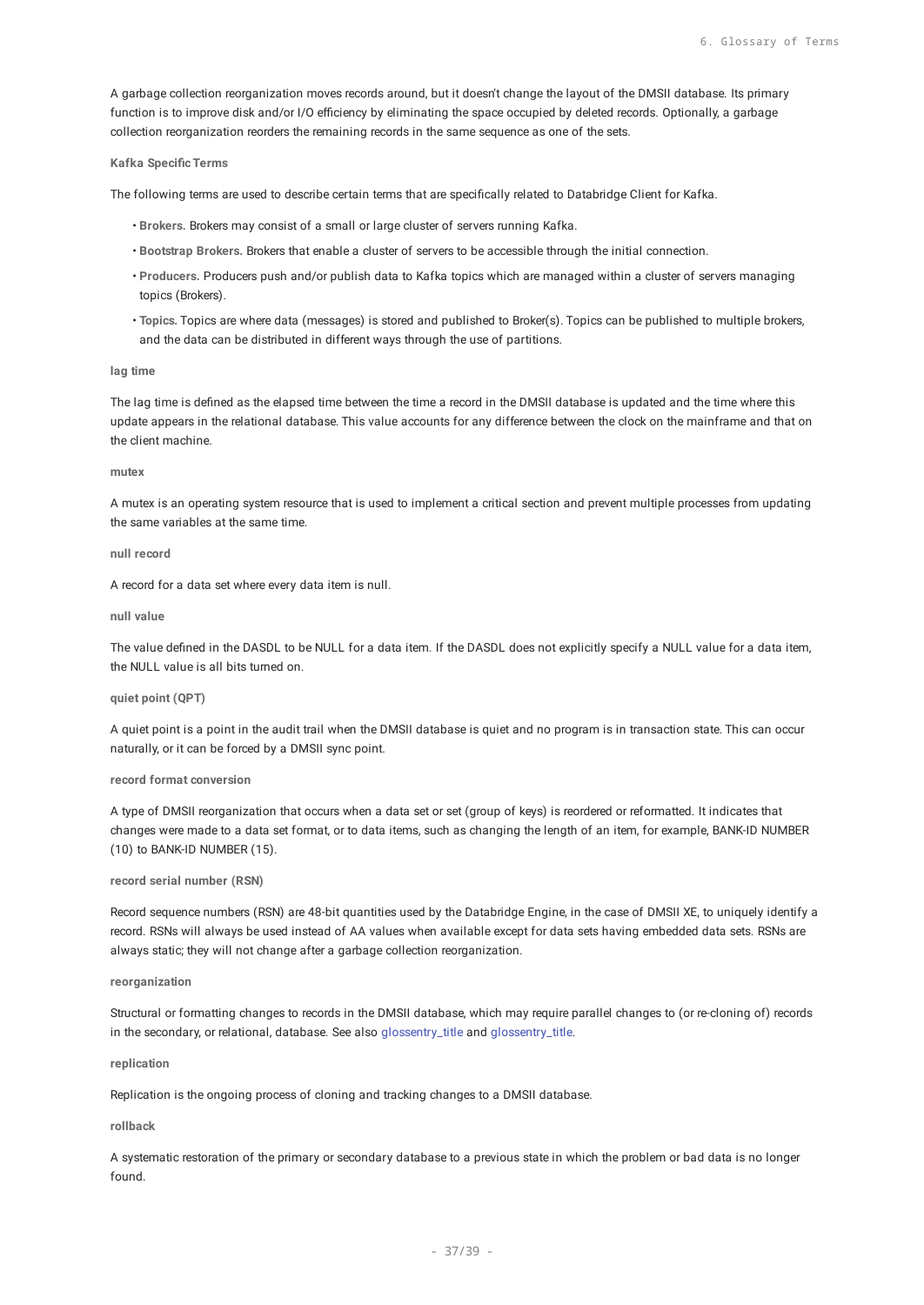#### **semaphores**

Operating system resources that are mainly used to implement thread synchronization and signaling.

#### **service**

The service (Windows) or daemon (UNIX) that automates most Client operations. It handles operator requests from the Client Console and routes all log and informational messages to the consoles.

**set**

An index into a data set. A set has an entry (key + pointer) for every record in the data set.

#### **state information**

Data stored in the DATASETS Client control table that reflects information about each of the cloned data sets. This information includes the current replication phase (MODE) of the data set. When the data set is successfully extracted, the information also includes the location in the DMSII audit trail from which the last group of updates for the data set was read. This consists of the audit file number (AFN), the audit block sequence number (ABSN), the segment number (SEG) and the index (INX) of the block within the audit file and the timestamp of the block in the audit trail.

#### **structure**

A data set, set, subset, access, or remap. Each structure has a unique number called the structure number.

#### **table**

A data structure in the client database corresponding to a data set or remap in the host DMSII database.

#### **tracking**

Tracking is an ongoing process for propagating changes made to records in the DMSII primary database to the replicated database after the initial clone. The Databridge Engine performs extraction as well as tracking.